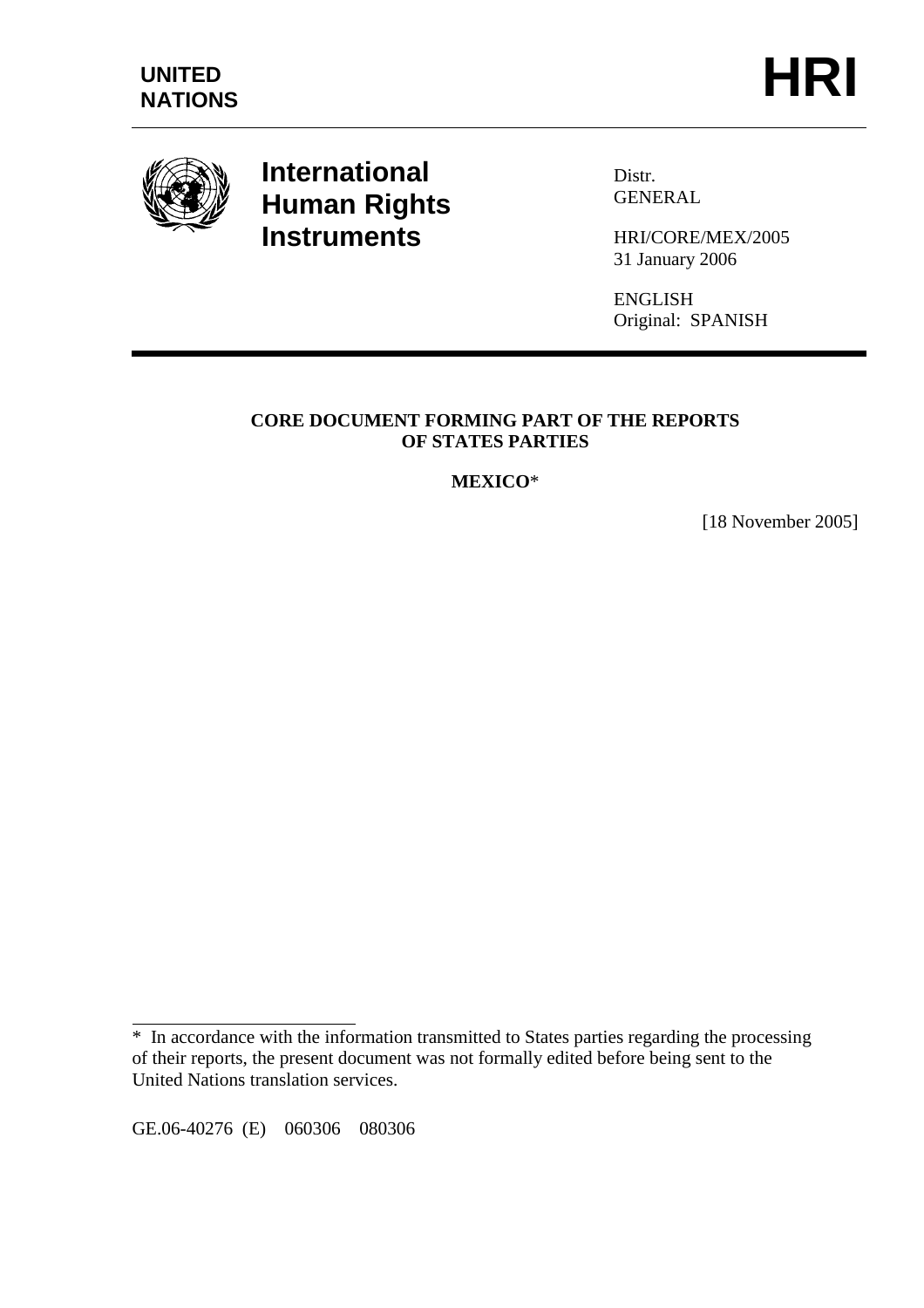## **CONTENTS**

|      |                                      |                                                                                                                                                                                                                                                                  | Paragraphs  | Page |
|------|--------------------------------------|------------------------------------------------------------------------------------------------------------------------------------------------------------------------------------------------------------------------------------------------------------------|-------------|------|
| I.   |                                      |                                                                                                                                                                                                                                                                  | $1 - 15$    | 3    |
| II.  |                                      |                                                                                                                                                                                                                                                                  | $16 - 57$   | 5    |
| III. | GENERAL LEGAL FRAMEWORK WITHIN WHICH |                                                                                                                                                                                                                                                                  | $58 - 114$  | 10   |
|      | A.                                   | Judicial and administrative authorities with                                                                                                                                                                                                                     | $58 - 81$   | 10   |
|      | <b>B.</b>                            | Remedies available to an individual who claims that<br>any of his or her rights have been violated, and systems                                                                                                                                                  | $82 - 86$   | 13   |
|      | $\mathcal{C}$ .                      | Protection of the rights referred to in the various                                                                                                                                                                                                              | $87 - 100$  | 14   |
|      | D.                                   | Way in which human rights instruments are made                                                                                                                                                                                                                   | $101 - 108$ | 17   |
|      | E.                                   | Can the provisions of the human rights instruments<br>be invoked before, or directly enforced by, the courts<br>or administrative authorities, or must they be<br>transformed into internal laws or administrative<br>regulations in order to be enforced by the | 109         | 18   |
|      | F.                                   | Institutions or national machinery with responsibility<br>for overseeing the implementation of human rights                                                                                                                                                      | $110 - 114$ | 18   |
| IV.  |                                      |                                                                                                                                                                                                                                                                  | $115 - 126$ | 19   |
|      |                                      |                                                                                                                                                                                                                                                                  | $127 - 132$ | 21   |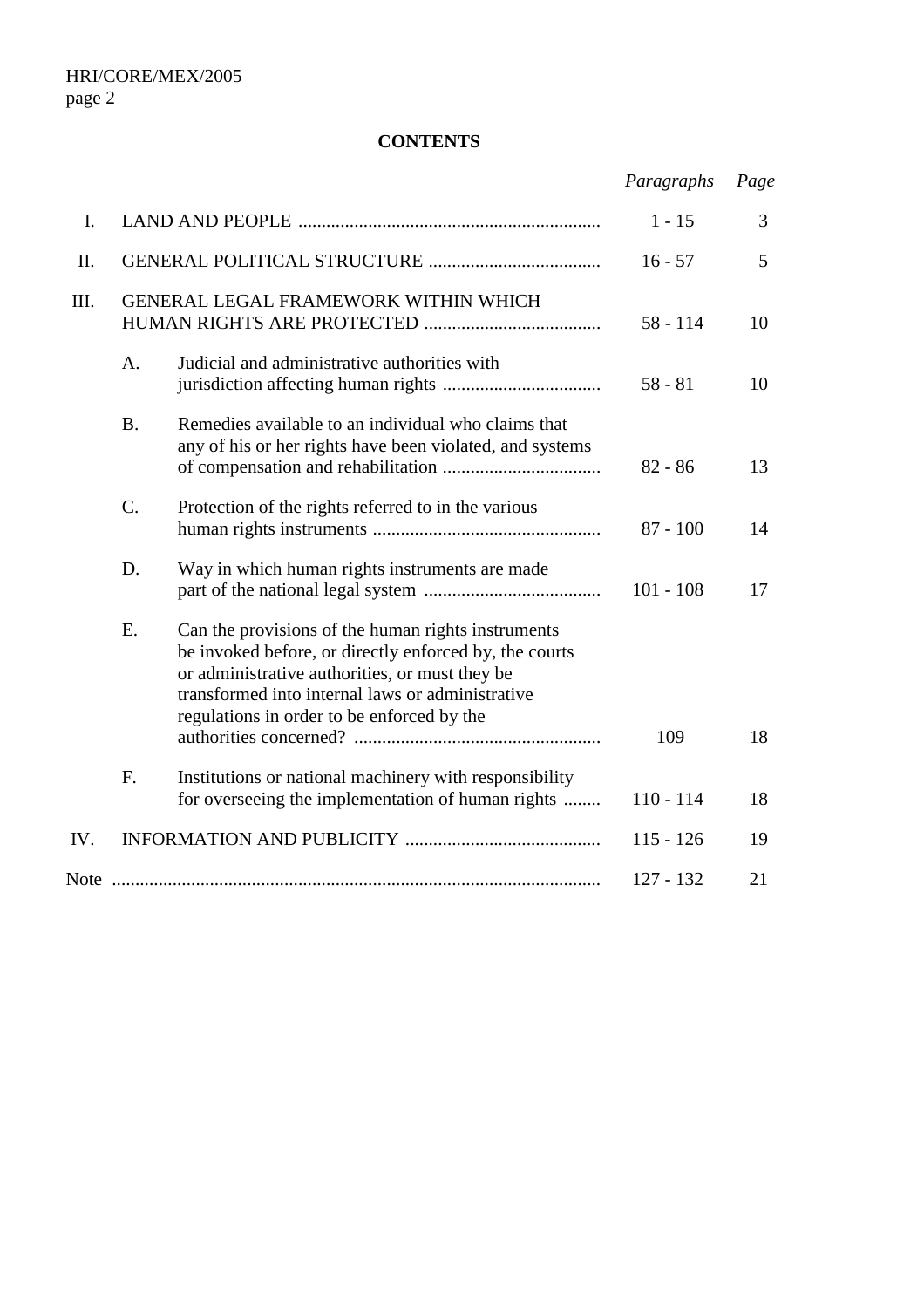## **I. LAND AND PEOPLE**

1. Mexico is a densely populated country and one that has had a consistently high population growth rate. According to the last general population and housing census, the population grew from 81.1 million inhabitants in 1990 to 97.5 million in 2000. The total figure is 105.34 million if all Mexicans residing abroad are included. The population is 50.27 per cent female and 49.73 per cent male, and is growing at an annual rate of  $1.8$  per cent (INEGI<sup>1</sup>).

2. Mexico's population is unevenly distributed, with 20.7 per cent concentrated in the State of Mexico and the Federal District, while other States, such as Quintana Roo, are home to no more than 3 per cent of Mexicans. The population density is estimated at 50 inhabitants per square kilometre in the country as a whole, and is higher in the cities. Of the total population, 74.7 per cent, that is 75.8 million people, live in urban areas, while the remaining 24.7 million live in rural areas (INEGI).

3. As regards age distribution, the 2000 census revealed Mexico's population to be very young. About 32.6 million Mexicans, or 34.4 per cent of the total population, are under 14 years of age. A further 58.1 million Mexicans, or 60.6 per cent of the population, are aged between 15 and 64. The remaining 6.8 million Mexicans are over 65 years of age and make up 5 per cent of the population (INEGI).

4. Men head 79.4 per cent of Mexican households, while women head the remaining 20.6 per cent (INEGI).

5. In terms of health, the relative improvement in Mexicans' economic and social conditions has been most obvious in the considerable drop in mortality rates. The maternal mortality rate has fallen from the levels of previous years to 5.9 deaths per 10,000 births. The infant mortality rate has fallen to 19.7 deaths per 1,000 live births, reflecting significant improvements in the country's health services for newborns (INEGI, CONAPO<sup>2</sup>).

6. Today, Mexicans' life expectancy at birth is 75.2 years - more specifically, 72.4 years for men and 77.4 for women - the highest it has been in decades. Thanks to the improvement in living conditions, Mexico's fertility and birth rates have reached, respectively, 2.16 children per woman and 18.8 births per 1,000 inhabitants (CONAPO, INEGI).

7. The Mexican population has also made progress in economic terms. The economically active population accounts for 56.6 per cent of the total population, the highest it has ever been in the country's history. This percentage has grown by 6.6 per cent annually since 1994, showing the progress made in Mexico's economy. There is still a higher proportion of economically active men - 73.5 per cent - than of women - 41.4 per cent. The unemployment rate is 3.75 per cent - 3.3 per cent for men and 4.46 per cent for women. This is considerably lower than in 1996, when it was estimated at 5.5 per cent (INEGI).

8. It should be noted that 16.3 per cent of Mexico's economically active population works in the primary sector (7.1 million people), 28.7 per cent in the secondary sector (10.4 million) and 55 per cent in the tertiary sector (21.3 million), meaning that Mexico is more a producer of trade and services than of manufactured goods (INEGI).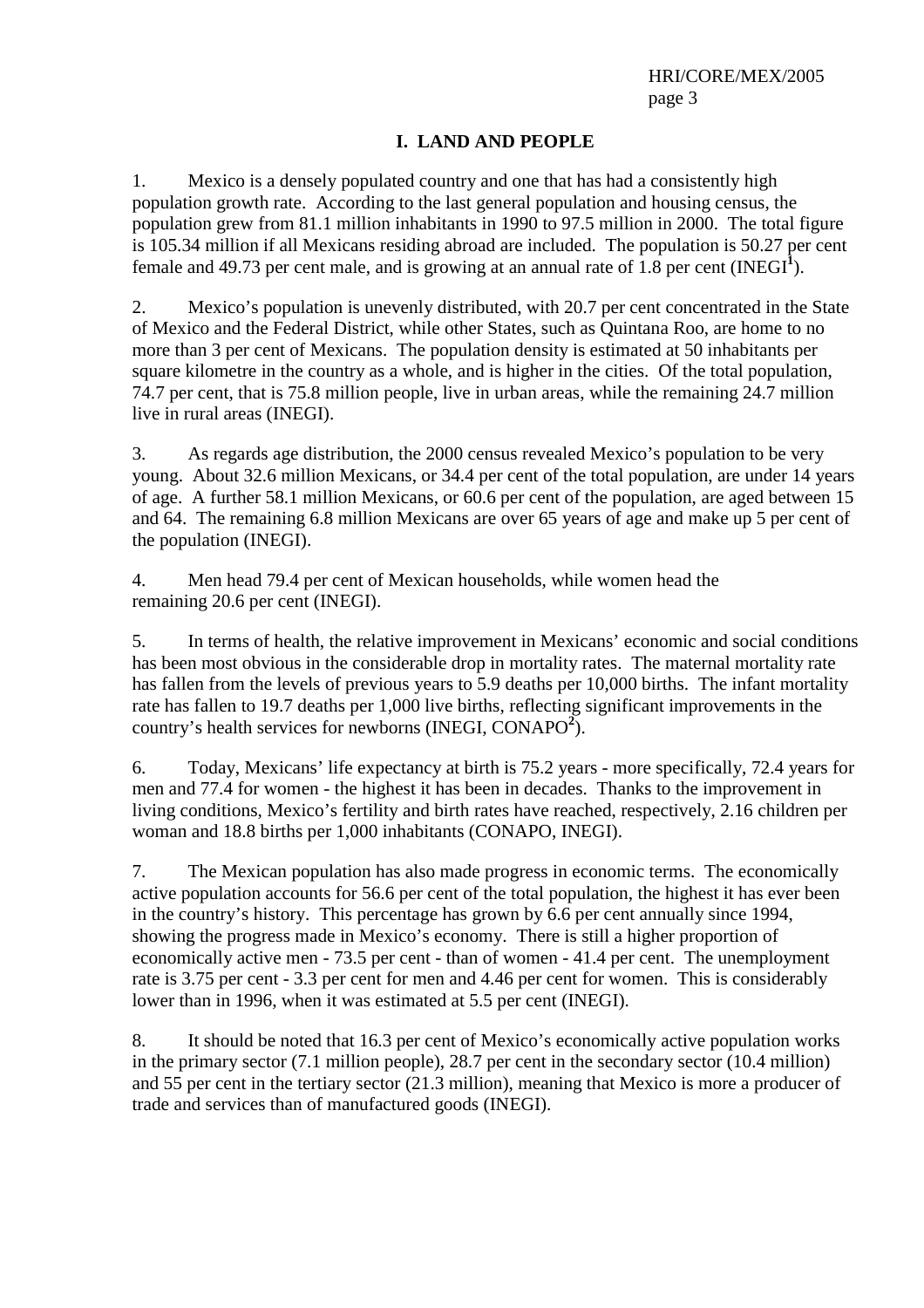9. Other indicators also show strong growth in Mexico's exports and consistent improvements in its economy. Between 1990 and 1997, gross domestic product (GDP) rose by 2.19 per cent to \$402,964 million, with a per capita income of \$4,270. In the second quarter of 2004, GDP reached \$639,076 million, while per capita GDP reached \$8,970 and the minimum wage averaged \$3.93 (43.29 pesos) per day, according to official figures from the Ministry of Finance and Public Credit (INEGI, Bank of Mexico, Ministry of Finance).

10. The Mexican Government has a net internal debt of 916,147 million pesos. Mexico reduced its external debt and obtained better terms for servicing and paying off its existing debt. The country's external debt remains nevertheless substantial, at \$79,072 million. Mexico has gained more control over its inflation rate, bringing it down from 19.9 per cent in 1995 to 4.82 per cent in 2000 (INEGI, Bank of Mexico, Ministry of Finance).

11. Progress has also been made in the field of education. According to the 2000 census, Mexicans attend school for an average of 7.6 years. The literacy rate is 92 per cent for men and 87.1 per cent for women, meaning that 56.8 million Mexicans over the age of 15 can read and write (27.8 million men and 29.1 million women) (INEGI, SEP<sup>3</sup>).

12. Mexico's graduation efficiency rate has increased considerably. Today, 88 per cent of children enrolled in primary school complete their primary education. The rate tends to decrease in secondary school, though it is still high, at 78.8 per cent. In the last year of high school, the graduation efficiency rate is 61.6 per cent, and in vocational education, 50.5 per cent. The figures indicate that 91.8 per cent of children aged between 6 and 14 attend school. Some 55.3 per cent of young people aged between 15 and 17 attend secondary school until high school graduation, while 22.3 per cent of young people aged between 18 and 24 are in higher or technical education (INEGI, Ministry of Education).

13. Mexico's current literacy rate is 90.5 per cent, with adult illiterates making up 9.5 per cent of the total population; 74 per cent of children are enrolled in primary or secondary school; and the country's education index is 0.813. The above figures put Mexico at the high end of the Human Development Index, in 53rd place. The education budget rose from 27.3 million pesos in 1990 to 283.8 million in 2003. The Government has amended article 25 of the Education Act in order to gradually increase the education budget to 8 per cent of GDP by 2006 (INEGI, United Nations Development Programme (UNDP), *Human Development Index 2004*).

14. Mexico has a substantial indigenous population. A total of 12,707,000 indigenous people - about 13 per cent of the population - are estimated to live in Mexico. The 2000 general census recorded 62 indigenous languages and several dialects, including Nahuatl, Maya, Mixtec, Zapotec, Tzotzil, Otomi and Tzeltzal. It is worth clarifying that even though Mexico's official language is Spanish, the law now recognizes indigenous languages as national ones. The illiteracy rate among the indigenous population, at 44.27 per cent, is much higher than the 10.46 per cent national average (INEGI, National Commission for the Development of Indigenous Peoples).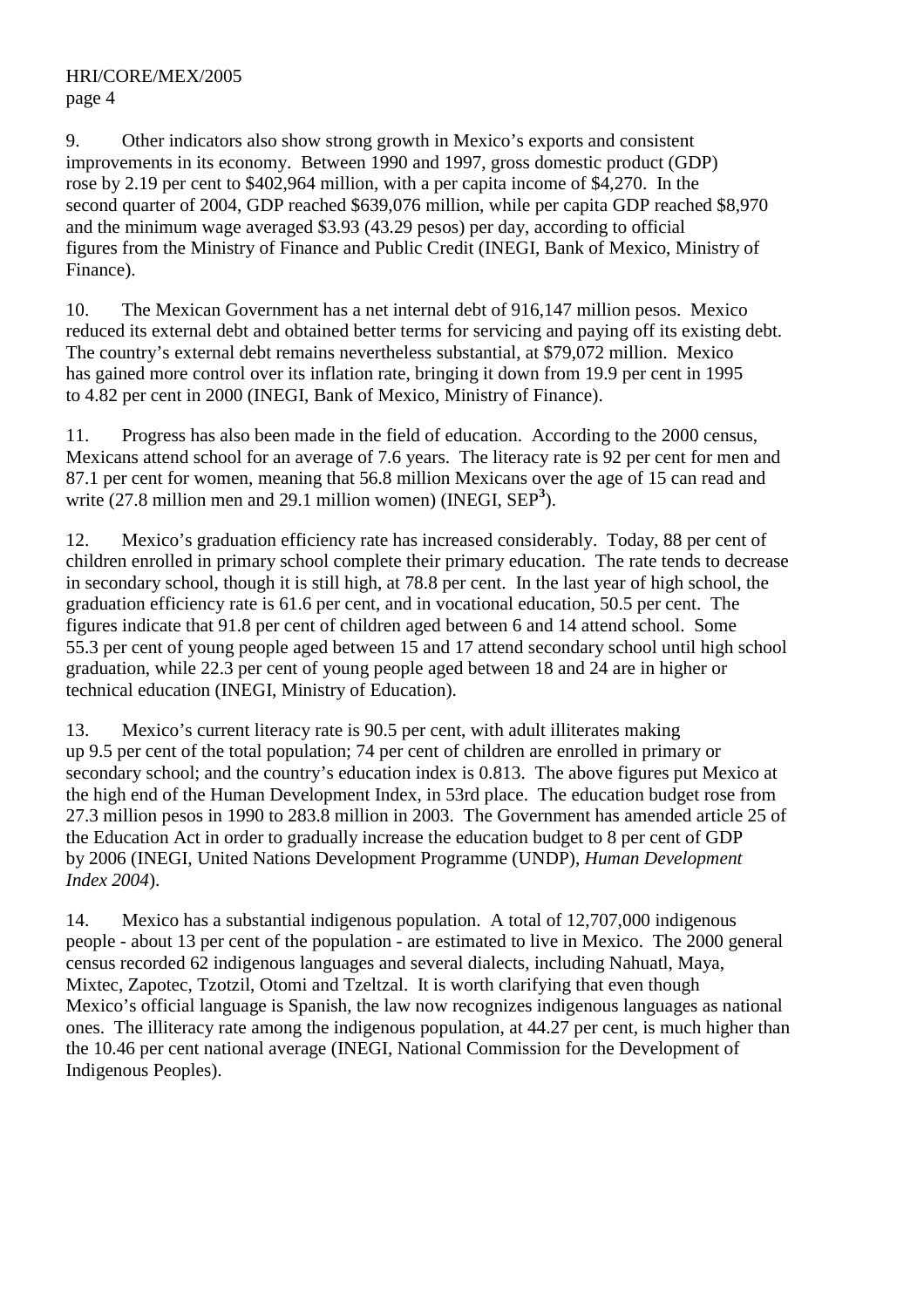15. Catholicism, which is practised by 92 per cent of Mexicans, is the country's dominant religion. Some 8 per cent of Mexicans say they practise other religions, the most popular of which are Protestantism and Evangelicalism; 3.5 per cent state they have no religion at all (INEGI).

## **II. GENERAL POLITICAL STRUCTURE**

16. The Constitution of the United Mexican States provides that the country is a representative, democratic and federal republic composed of 31 States and a Federal District, where the federal Government is located. Each State of the republic is free, sovereign and autonomous, and has its own Constitution.

17. Power is exercised through the executive, legislative and judicial branches, including at the local level.

18. The President of the Republic heads the executive branch of government and is elected for a six-year term by direct vote of the population over the age of 18. The President chooses his own cabinet ministers, of whom there are currently 18.

19. The legislative branch is divided into two chambers: the lower chamber, or Chamber of Deputies, and the higher chamber, or Senate. The Chamber of Deputies has 500 members, 300 of whom are elected by direct suffrage and 200 by proportional representation for a three-year term. The Senate has 128 members - 4 per State - elected for six-year terms.

20. The judiciary is composed of the Supreme Court of Justice, the collegiate and single-judge circuit courts, the district courts and the Council of the Federal Judiciary, which was created in 1994 by means of an amendment to the Constitution.

21. This amendment was aimed at strengthening and rendering more effective the Mexican judiciary by increasing its constitutional powers, the autonomy of judicial bodies and the independence of judges. The Council of the Federal Judiciary, as defined by the constitutional amendment, was set up on 2 February 1995.

22. As a result of these changes, the Council of the Federal Judiciary is responsible for the management, supervision, discipline and training of the country's judiciary, excluding the Supreme Court of Justice and the electoral court. It also assigns territorial jurisdiction and, where necessary, jurisdiction over particular subjects to the collegiate and single-judge circuit courts and district courts.

23. On 11 June 1999, several articles of Mexico's Constitution were amended, including article 100, which defines the Council of the Federal Judiciary as an organ of the Mexican judiciary that is independent in technical and managerial matters and in its decisions. The reform of the Council saw the appointment of new Council members to oversee its independence and the changes in the way it is run.

24. In the last few years, Mexico has experienced greater political participation, which reflects a strengthening of its democracy and the subsequent change of governing party. In 2000,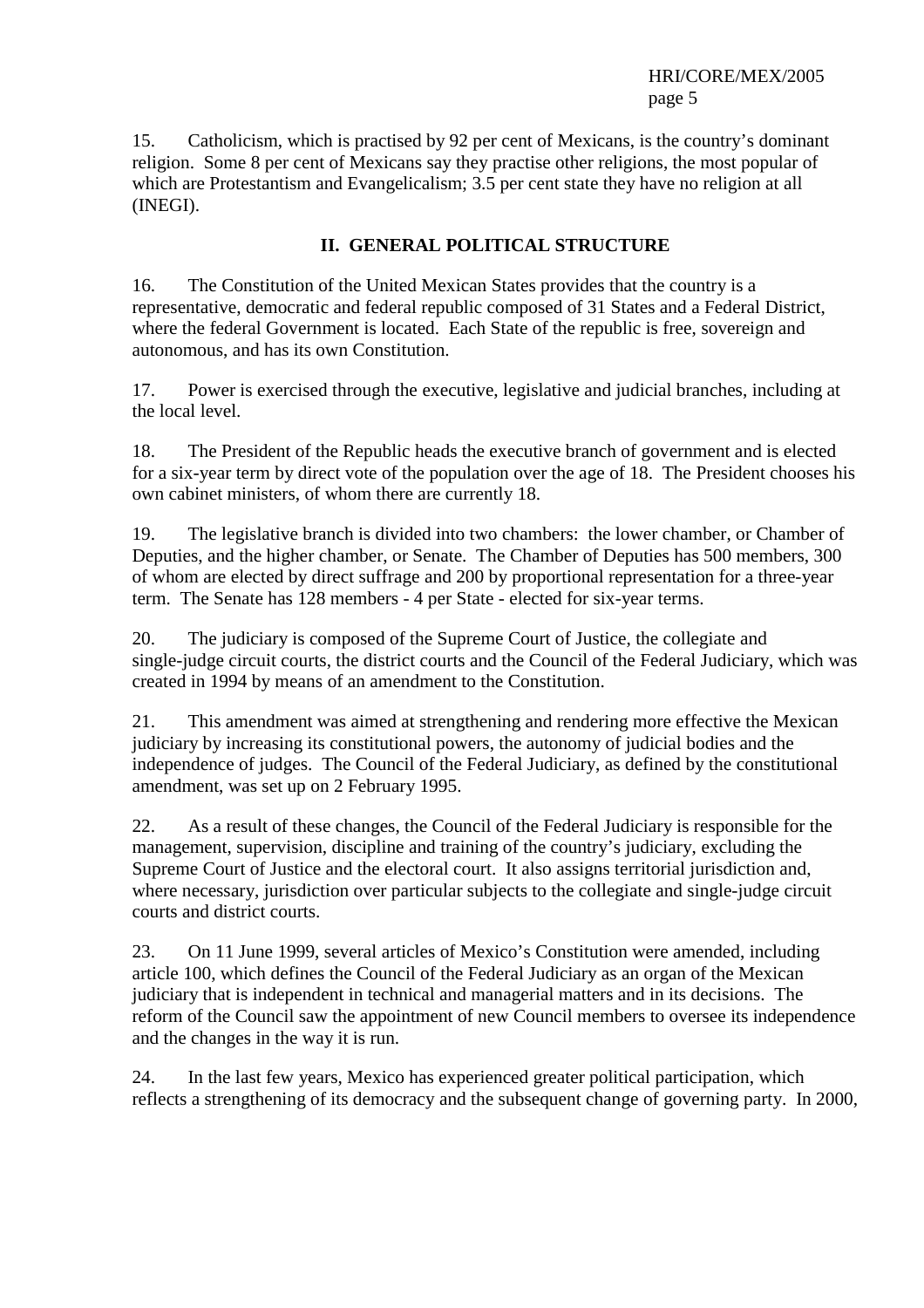eight political parties were registered with the Federal Electoral Institute: the Partido Acción Nacional (PAN), the Partido Revolucionario Institucional (PRI), the Partido de la Revolución Democrática (PRD), the Partido Verde Ecologista de México (PVEM), the Partido del Trabajo (PT), the Partido de la Sociedad Nacionalista (PSN), the Partido Alianza Social (PAS) and Convergencia por la Democracia (Convergencia).

25. There are other parties not currently registered because they did not poll the minimum percentage of votes set by the Federal Electoral Institute. These parties, which nevertheless took part in the 2000 elections, are: Democracia Social (Democracia), the Partido Auténtico de la Revolución Mexicana (PARM) and the Partido Centro Demócrata (PCD).

26. In the 2000 presidential election, votes per party were: 42.52 per cent for the PAN/PVEM alliance; 36.11 per cent for PRI; 16.64 per cent for the PRD/PT/PAS/Convergencia/PSN alliance; 1.58 per cent for Democracia; 0.55 per cent for PCD; and 0.42 per cent for PARM.

27. In the elections for deputies, who are elected by relative majority, the breakdown was: 38.24 per cent for PAN/PVEM; 36.92 per cent for PRI; 18.68 per cent for PRD/PT/PAS/Convergencia/PSN; 1.88 per cent for Democracia; 1.15 per cent for PCD; and 0.73 per cent for PARM. In elections for senators, the results were: 38.11 per cent for PAN/PVEM; 36.75 per cent for PRI; 18.85 per cent for PRD/PT/PAS/Convergencia/PSN; 1.80 per cent for Democracia; 1.39 per cent for PCD; and 0.74 per cent for PARM.

28. The elections for deputies in 2003, again by relative majority, yielded the following results: 31.87 per cent for PAN; 23.99 per cent for PRI; 14.06 per cent for PRI/PVEM; 18.24 per cent for PRD; 2.48 per cent for PT; 4.15 per cent for PVEM; 2.33 per cent for Convergencia; 0.28 per cent for PSN; 0.77 per cent for PAS; 0.42 per cent for PMP; 0.94 per cent for PLM; and 0.48 per cent for FC.

29. A key factor in the process of change in the country is the political agreement on national development signed by the federal Government and the leaders of political parties, which has also been approved by the legislature.

30. The agreement recognizes the importance of enforcing transparency and accountability and of fighting corruption and impunity, especially in cases of human rights violations and harm to national assets.

31. According to the agreement, the priority is to make sure that human rights are respected and that human rights violations and any abuses of power are punished within the constitutional framework. The agreement also stresses the importance of greater accountability on the part of public servants.

## **Historical overview**

32. As was explained in the previous core document, the historic events in Mexico's past include the Spanish Conquest, the War of Independence and the Mexican Revolution.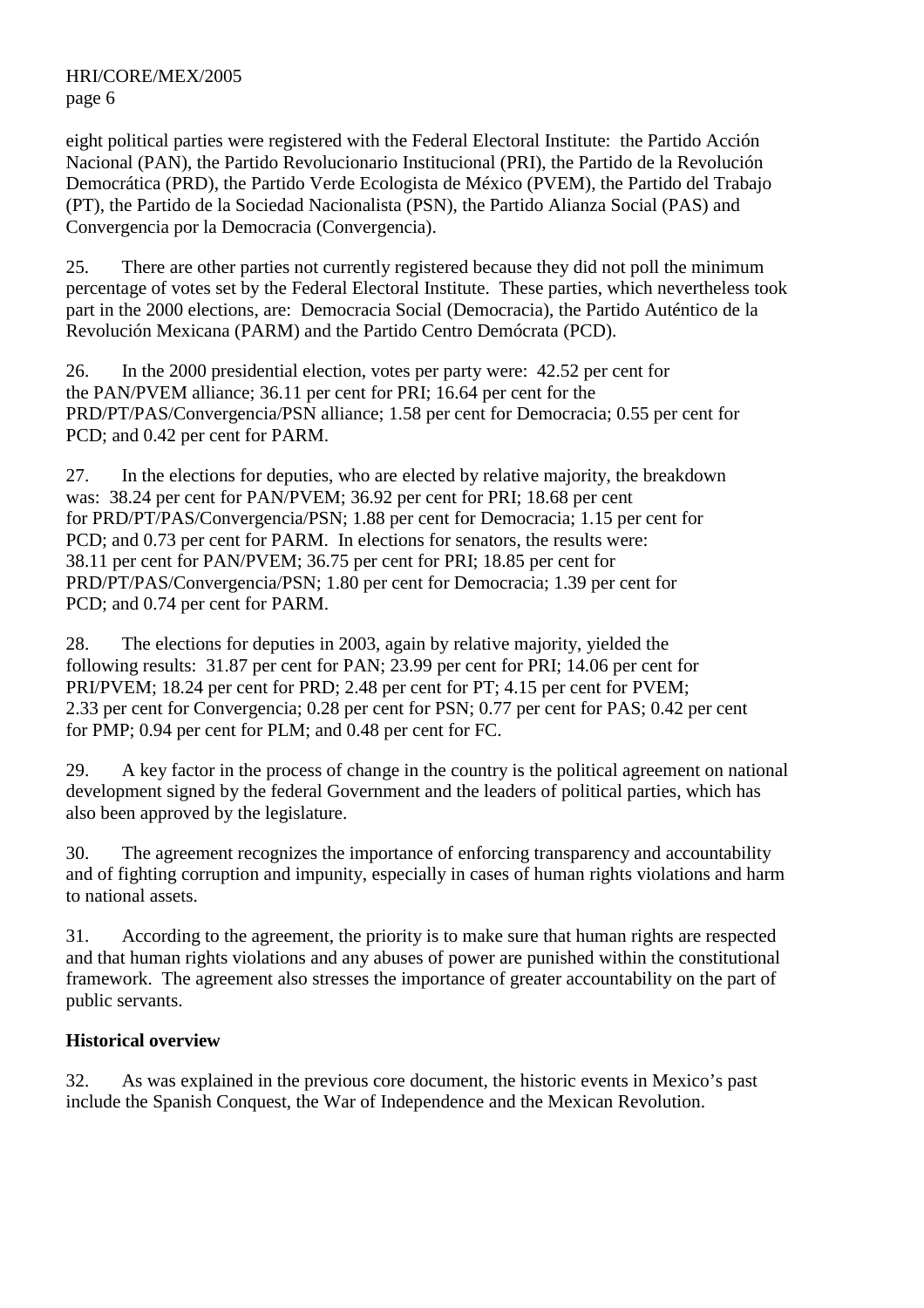33. The latter led to the convening of a constituent congress which, on 5 February 1917, promulgated the Constitution which is still in force to this day.

34. As stipulated in the Constitution, federal elections are held every six years to elect the President of the Republic. For that reason, the analysis and presentation of Mexico's policies follows the six-year presidential cycle.

35. In December 2000, Vicente Fox Quesada, of the Partido Acción Nacional, became the first president to be elected from the opposition. President Fox set up a completely transparent and inclusive administration.

36. Subsequently, and for the first time, Mexican citizens were invited to take part in drawing up the National Development Plan. The three major themes of the plan for 2001-2006 are social development, growth with quality, and order and respect. The backbone of the plan is the promotion of education, with a view to triggering an educational revolution that will increase the country's competitiveness on the world stage.

37. The National Development Plan sets out a vision of Mexico in 2025, when its population will have reached at least 126 million, of whom 18 million will be young people aged between 15 and 24, and 13.5 million will be over the age of 65.

38. Within that time frame, the National Development Plan aims to: achieve 100 per cent educational coverage and raise the average length of time spent at school to 12 years; increase the population's standard of living and eradicate extreme poverty; attain universal coverage of services; and protect and preserve the environment. The plan is also designed to strengthen harmonious relations and democratic participation, as well as to ensure that the Government is respectful of its institutions and addresses the population's needs effectively and transparently.

39. The objective of the "growth with quality" element of the National Development Plan is to create a macroeconomic setting in which productive activities such as work, investment and savings, innovation and creativity, open up opportunities for all. It also aims to achieve stable, sustained and sustainable economic growth. Such growth is characterized by low inflation and, consequently, by confidence in the financial framework, as well as by greater competitiveness, including in sectors and regions that have not so far benefited from the gradual rises in real wages associated with greater and more widespread competitiveness.

40. With regard to the "order and respect" element of the plan, one of the current Government's priorities is to guarantee public order while fully respecting citizens' freedoms and rights and the rule of law.

41. Migrants are one of the most important groups in the view of the new administration. During its first 100 days in office, the Government set priorities in the field of migration, including: the channelling of social projects towards areas of high migration to reduce the outflow of Mexicans; the launch of a programme to make it easier for Mexicans living abroad to send remittances at an affordable cost; and the creation of an institution to help Mexican migrants abroad.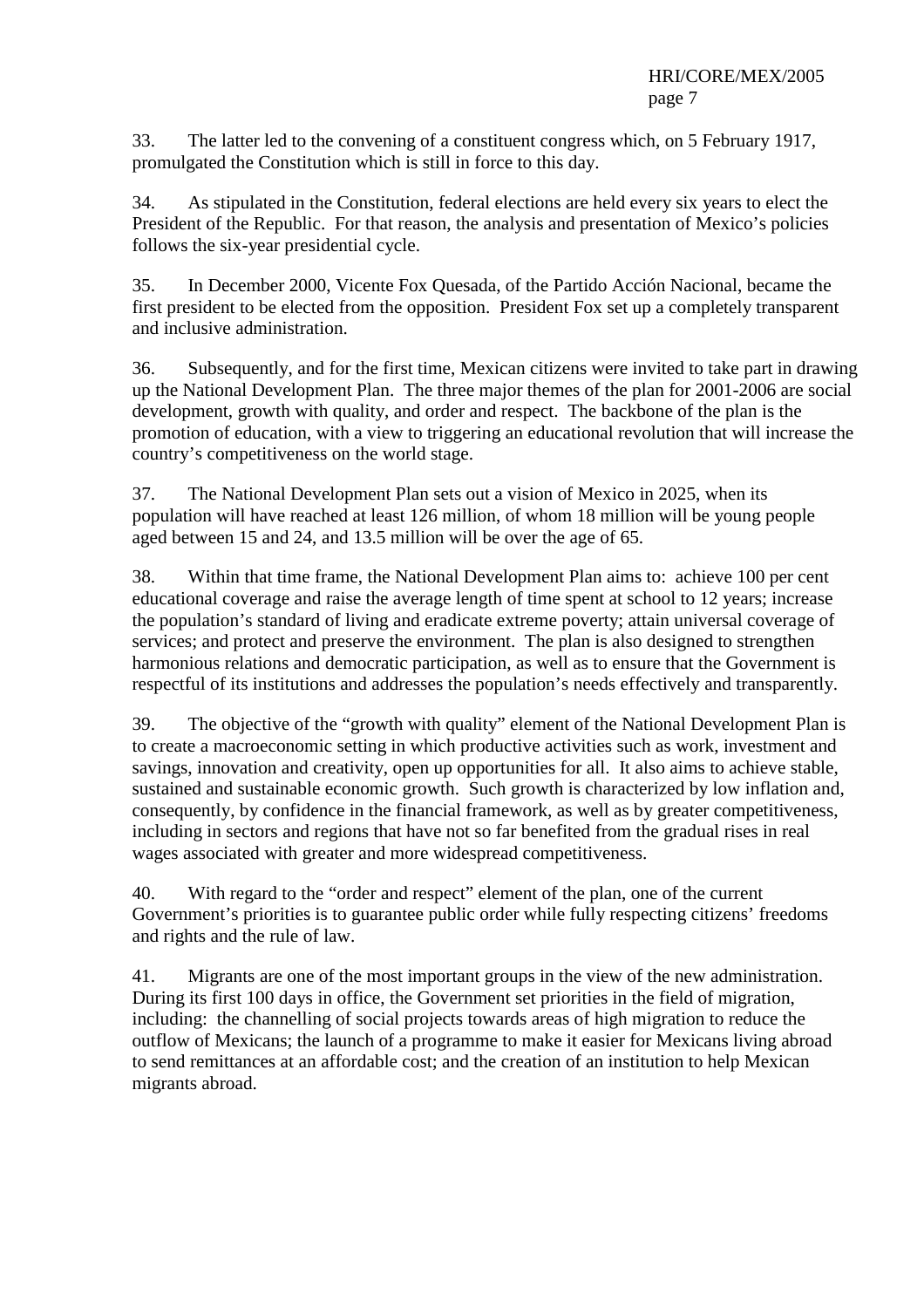42. The Institute for Mexicans Living Abroad (IME) is a decentralized body of the Ministry of Foreign Affairs established by presidential decree. Its main function is to implement the policies and instructions of the National Council, which is headed by the President and made up of government ministers, with a view to managing and improving contacts with and assistance to Mexicans living outside Mexico.

43. The IME resulted from the merger of the Presidential Office for Mexicans Abroad and the Ministry of Foreign Affairs' Programme for Mexican Communities Abroad, which had been working with these communities since 1991. It receives support and guidance from an advisory council composed of Mexican citizens who live abroad.

44. The IME promotes the investment of migrant capital in areas of extreme poverty, encouraging Mexican migrants to invest voluntarily in the regions they come from, in programmes in areas such as health, work, education, community development, access to the administration and services, remittances, links between places of origin in Mexico and of residence abroad, business development, etc.

45. Meanwhile, Mexico is taking steps to grant legal status to undocumented Central American workers. The National Institute for Migration has started a regularization programme that could amnesty some 10,000 migrants, mostly from Central America. The offer of regularization also applies to members of their families.

46. The Mexican Government's priority is to create the conditions in which indigenous peoples and communities can participate on an ongoing basis in building up a legal framework that guarantees them the full exercise of their autonomy and self-determination. The Government also reiterates that tolerance is vital to the consolidation of a pluralist society and that it is essential to eradicate all forms of discrimination against minority groups and to prevent their exclusion, while paying special attention to the vulnerability of indigenous people.

47. Accordingly, President Fox's administration established the Office for the Development of Indigenous Peoples and later the National Commission for the Development of Indigenous Peoples, whose objectives are: to enable the direct participation of indigenous peoples in national development; to ensure that indigenous communities interact with all sectors of society and at all three levels of government - federal, state and municipal; and to help overcome their disadvantages and combat the structural causes of their marginalization in order to improve the living conditions of indigenous peoples, while respecting their habits and customs.

48. The Government also pays special attention to disabled people. In recent years, it has established institutions to assist and rehabilitate citizens with physical or mental disabilities, as well as federal and State programmes to integrate them into society and economic life. The aim is to foster understanding and awareness of the fact that disabled people are also members of society and can contribute to any common activities.

49. In parallel, the National Development Plan includes several projects, salient amongst which is the Puebla-Panama Plan involving nine Mexican States and seven Central American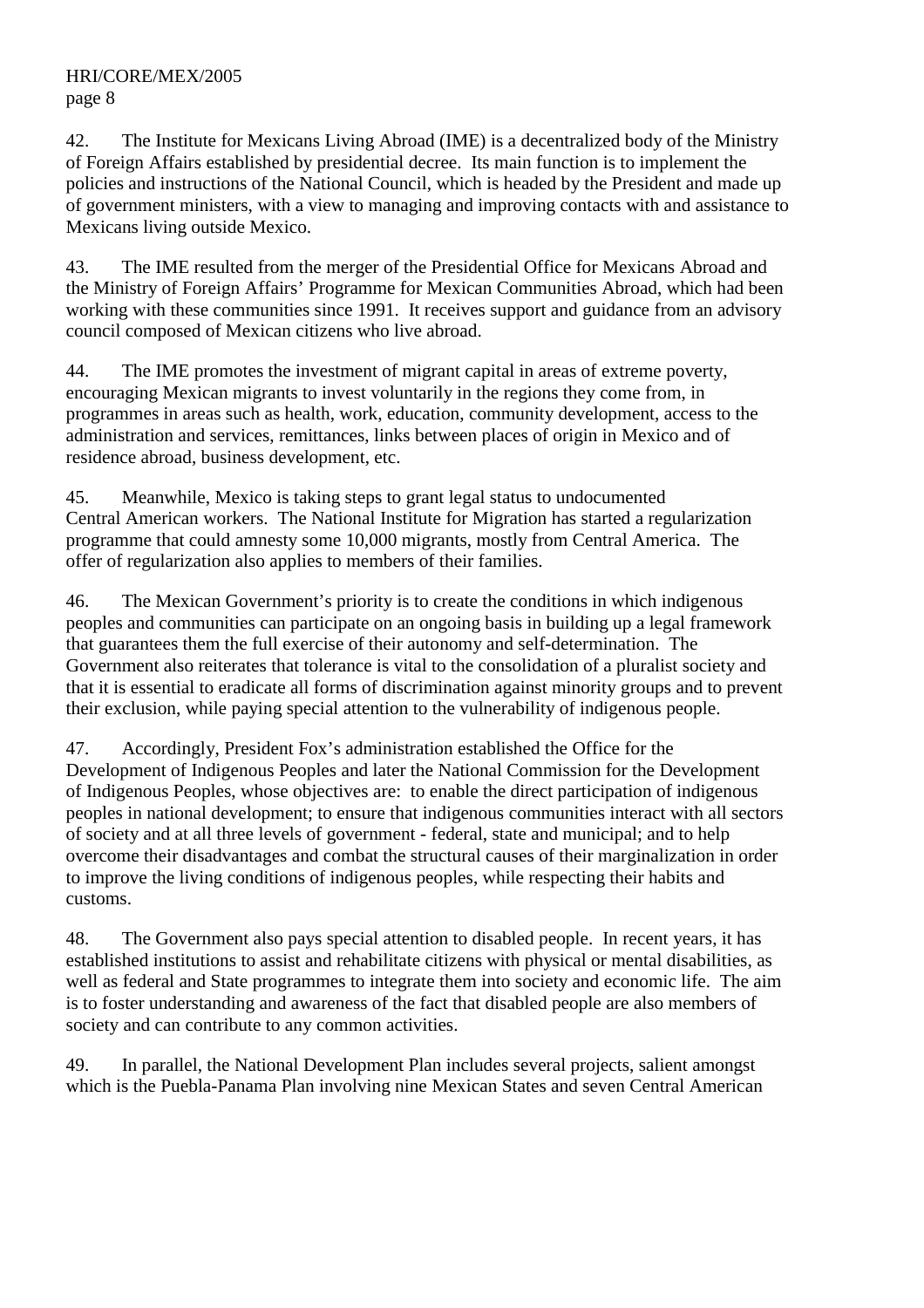countries. Its objective is to raise inhabitants' living standards and encourage investment in the region. Infrastructure projects will focus on the building of roads, dams, ports, airports, railways and telecommunications systems.

50. Mexico's foreign policy is based on principles drawn from its history and enshrined in its Constitution, such as the self-determination of peoples, non-intervention, the peaceful settlement of disputes, the legal equality of States, international cooperation, the prohibition of the threat or use of force and efforts to achieve world peace and security.

51. In its international dealings, Mexico has also adopted other precepts which are shared by the majority of nations and which are fundamental to good relations within the international community: sovereignty over natural resources, the right of asylum, the protection of human rights, respect for ideological pluralism, democratic decision-making within the international community and Latin American solidarity.

52. As a direct result of the profound change wrought in Mexico by the elections of 2 July 2000, Mexico's human rights policy is one of the areas where change has been most apparent, both at home and abroad. A substantial improvement in the human rights situation is a prerequisite for the full, democratic transformation of Mexico. The Government therefore gives this task the highest priority.

53. The Government's human rights policy has two basic aims. The first is to make sure that input from international organizations and the international community feeds into the daily workings of institutions so as to bring about the structural change Mexico needs, mainly to address a number of historical disadvantages. In the current transitional phase, it is imperative that institutions dealing with human rights be improved.

54. The policy's second aim is the international recognition and promotion of human rights as fundamental and universal values. Hence Mexico's active participation in various forums dedicated to strengthening international scrutiny of human rights and the legal framework underpinning them. Mexico considers that upholding human rights is both an individual responsibility and a collective one for all States. Its ambition is to respond to change at the national, regional and global levels with vision and consistency, while adequately protecting and promoting national interests.

55. The key to Mexico's foreign policy is diversification, which allows it to further strengthen its ties with all other regions of the world and not just one of them, and to avoid committing itself exclusively to trading blocs or common markets. This international policy aims to project Mexico's interests worldwide and allow it to take an active part in today's global society.

56. Mexico has developed closer ties with several international markets, having signed trade agreements with North America, the European Union, Israel and several Latin American countries.

57. Aside from trade agreements, Mexico has also entered into political and cooperation agreements within the framework of such groups as the Latin American Integration Association (LAIA) or the Rio Group.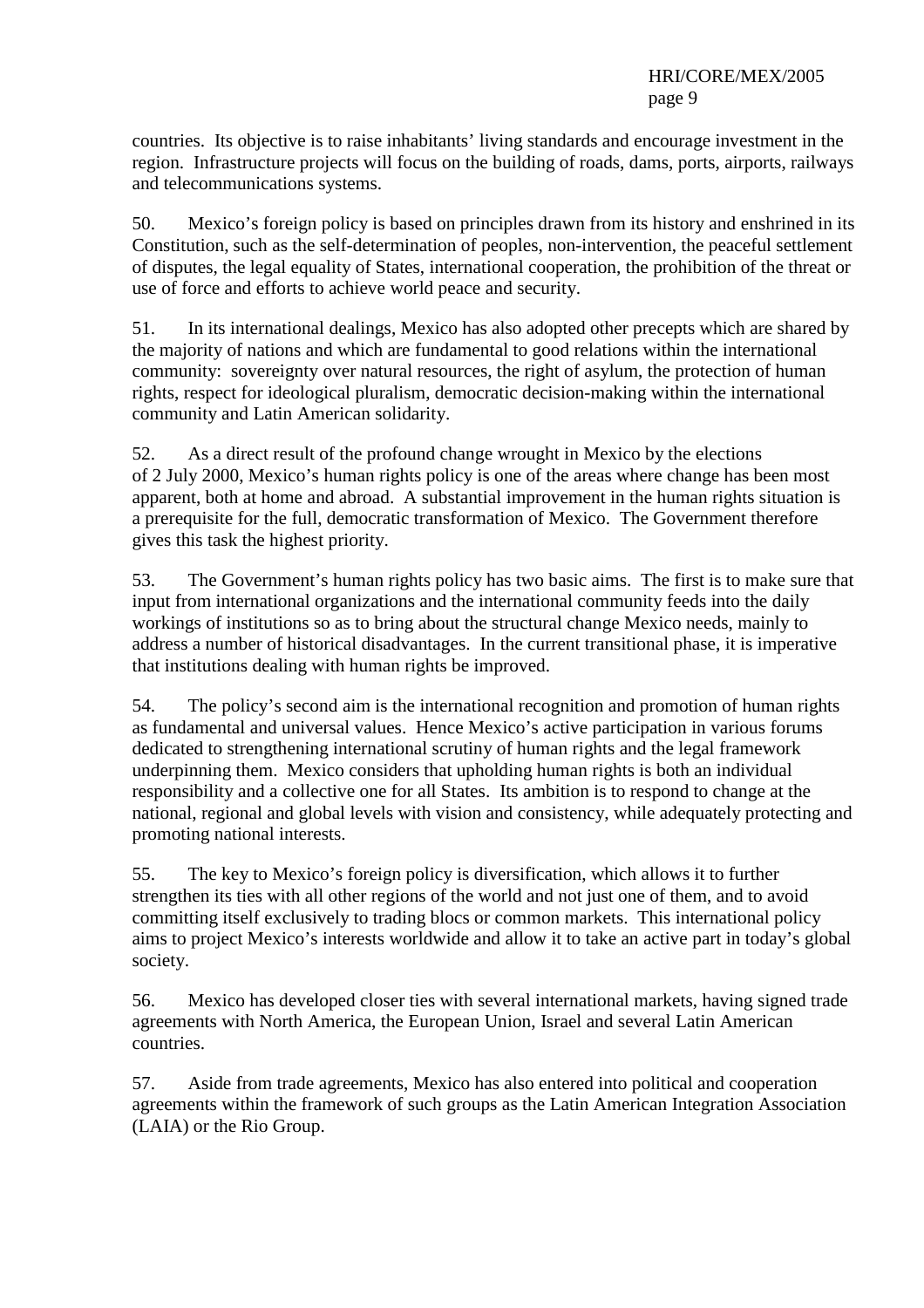#### **III. GENERAL LEGAL FRAMEWORK WITHIN WHICH HUMAN RIGHTS ARE PROTECTED**

## **A. Judicial and administrative authorities with jurisdiction affecting human rights**

58. Various institutions are responsible for ensuring the promotion and observance of human rights. The most important of these are the National Human Rights Commission and its local counterparts. The judiciary has the task of ensuring, through its decisions and the remedy of *amparo*, that the individual guarantees set out in the Constitution are respected and that judgements are in compliance with the international instruments ratified by Mexico.

59. Government departments also deal with human rights issues in their areas of competence. The federal Government has made respect for human rights one of the linchpins of its action, together with the promotion of a culture of respect for human rights. To this end, President Fox has ordered every federal government office to set up a unit for the promotion and protection of human rights.

60. In other areas of its work, the federal Government also pays particular attention to monitoring the migration situation in the country, to ensure respect for the rights of Mexican migrants returning home and those of foreign migrants inside the country, as well as those of refugees. Through its Compatriots Programme, the Ministry of the Interior provides assistance, information and guidance to migrants and receives their complaints and accusations and forwards them to the appropriate bodies. This programme is, moreover, a model of cooperation and coordination as regards the implementation of the decisions and measures taken by the Inter-Ministerial Commission, of which more later. The Beta Group programme and the Inter-Agency Project for Border Children are other projects aimed at protecting migrants' rights (Ministry of the Interior).

61. In November 2002, under the Political Agreement on National Development, the federal Government, together with the National Human Rights Commission, called for a national dialogue on human rights as an efficient way to draw up a list of the priorities in the field of human rights requiring immediate action by the federal Government.

62. In order to promote human rights in Mexico, the Ministry of the Interior announced the establishment of the Office of the Under-Secretary for Legal Affairs and Human Rights and the Unit for the Promotion and Defence of Human Rights, so as to have in place a permanent programme for the promotion and strengthening of human rights and for training in this field.

63. The federal Government believes that the right to justice is a fundamental human right. Accordingly, steps have been taken to train staff and to promote, nurture and entrench a human rights culture in the Office of the Attorney-General with a view to preventing human rights violations.

64. The Office of the Attorney-General has a special prosecutor's office for indigenous affairs, whose basic function is to provide guidance, advice and assistance with formalities or procedures to officers of the Federal Public Prosecutor's Office, investigators and officials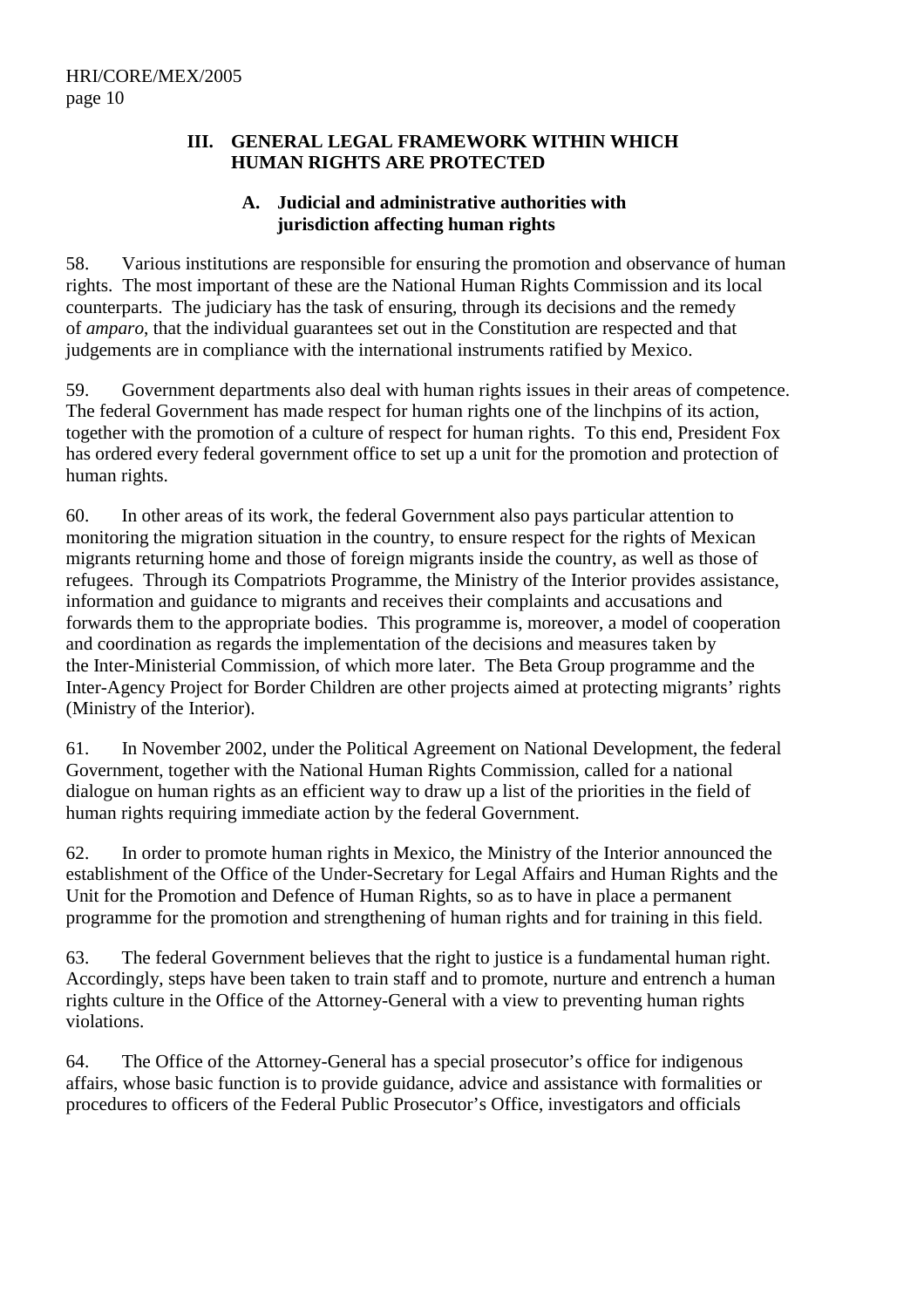assigned to the office, in order to ensure that indigenous detainees and defendants are treated promptly, efficiently and with all due respect for their human rights, in consultation with the prosecutor's office. The prosecutor's office provides legal assistance to indigenous people involved in federal crimes and to members of their families, who are mostly women. It also visits various communities to give workshops on indigenous rights, which are attended mostly by women.

65. It should be pointed out that in addition to the above-mentioned offices there are other institutions whose work involves promoting and ensuring respect for human rights. They include the National Institute for Women, the National Council for the Prevention of Discrimination, the National Commission for the Development of Indigenous Peoples, the National Youth Institute, the National Scheme for the Comprehensive Development of the Family and the National Institute for Senior Citizens.

66. By the same token, the federal Government is endeavouring to achieve a just, lasting and definitive peace in the area of conflict in the State of Chiapas. In its efforts to address the problems there, it is constantly in touch with academic institutions, international bodies, non-governmental organizations and opinion leaders. It is also dealing with other problems stemming from the conflict, such as the upheavals resulting from the forced displacement of people from their communities. The Government hopes to contribute to the process of social reconciliation through the resumption of dialogue, which should lay the foundations for a permanent peace in the region.

67. The Government signed an agreement setting out a number of measures to ensure that justice is done in the case of offences against persons with links to past social and political movements. The following bodies were set up under this agreement: a special prosecutor's office for acts likely to constitute federal offences committed directly or indirectly by government officials against persons with links to past social and political movements; a citizens' committee to help the prosecutor in his work; and an interdisciplinary committee charged with studying, analysing and submitting proposals on compensation procedures and terms.

68. On 28 August 2002, President Fox submitted a report on policies and progress in the field of human rights and made a number of particularly important announcements with a view to producing a comprehensive human rights policy. The report describes media campaigns to promote and gain recognition for the work of human rights defenders, as well as activities that would increase citizens' participation in the dissemination and protection of human rights. In pursuit of the goals set out in this report, the decree on the law promoting the activities of civil-society organizations was signed in January 2004.

69. Mexico has a policy of being completely open to international scrutiny and cooperation with international mechanisms. In 2001, the Minister for Foreign Affairs extended an open invitation, through the United Nations Commission on Human Rights, to the representatives of international human rights mechanisms to visit Mexico.

70. Mexico attaches great importance to efforts to raise international human rights standards. Hence, it has advocated the adoption of several international instruments such as the Optional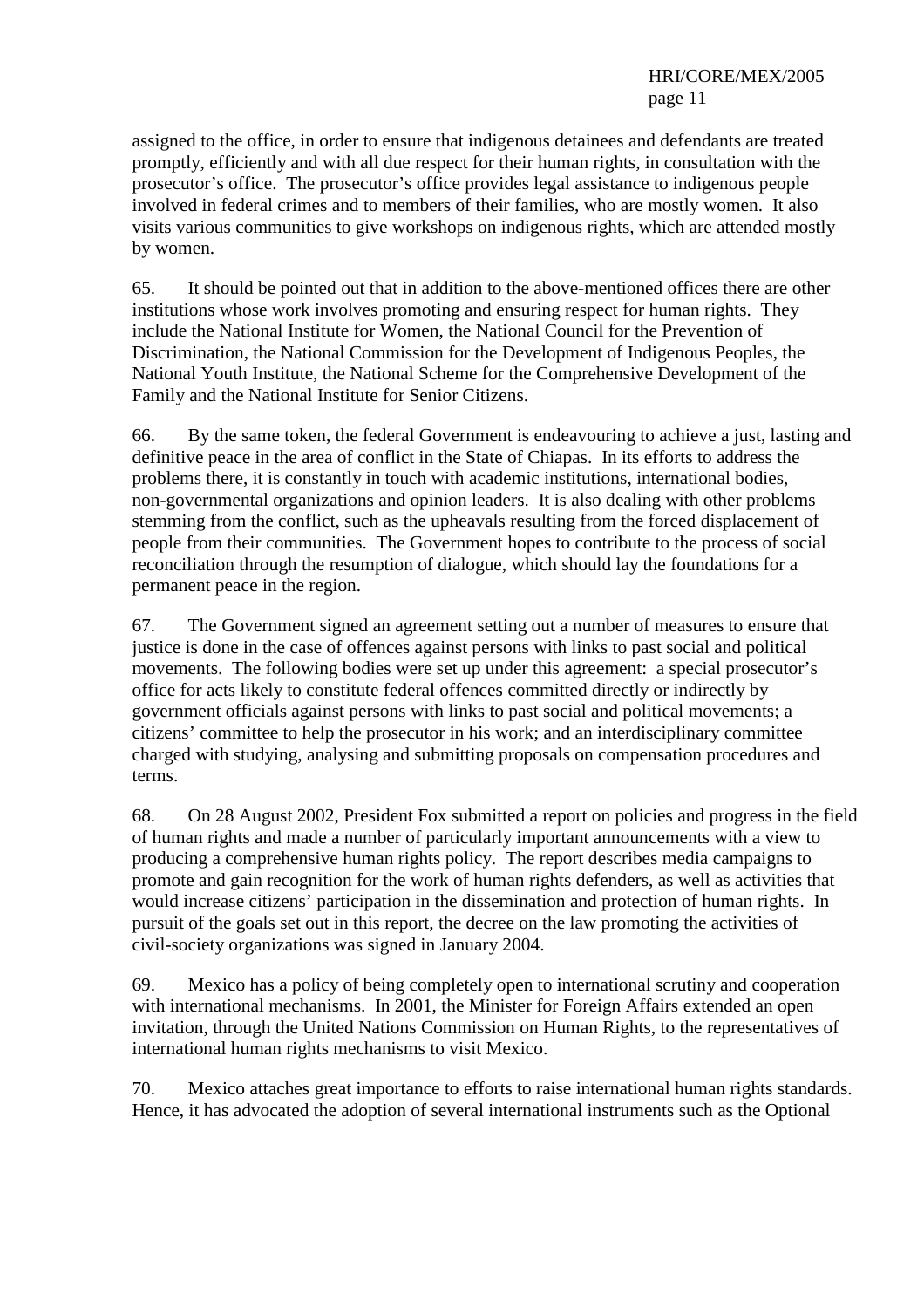Protocol to the Convention against Torture and Other Cruel, Inhuman or Degrading Treatment or Punishment, which establishes a system of visits to detention centres and which was adopted on 18 December 2002. It has also produced proposals for the protection of the human rights of vulnerable groups, particularly indigenous people, the disabled and migrants.

71. The protection of the human rights of migrants is a subject of particular interest to Mexico, which has submitted two proposals in this respect to the Commission on Human Rights. The first called on States Members of the United Nations to sign and ratify the International Convention on the Protection of the Rights of All Migrant Workers and Members of Their Families, which entered into force following the deposit of the 20th instrument of ratification in December 2002. The second called on Member States to effectively promote and protect the basic human rights of migrants and to strengthen the mandate of the Special Rapporteur on the human rights of migrants.

72. The Mexican Government has a great interest in ensuring respect for human rights and fundamental freedoms in the fight against terrorism, and intends to continue to play an active role in that regard. Mexico sponsored the resolution of the Commission on Human Rights entitled "Protection of human rights and fundamental freedoms while countering terrorism", which was adopted without a vote for the second year running.

73. On 17 October 1997, the Inter-Ministerial Commission on Mexico's International Human Rights Commitments was set up by presidential decision. The commission includes representatives of the foreign affairs, interior, defence, navy, social development, health and public security ministries, the Office of the Attorney-General, the National Human Rights Commission, the National Indigenous Institute, the National Scheme for the Comprehensive Development of the Family, the Citizens' Commission on Discrimination Studies, the Office for the Development of Indigenous Peoples, the National Institute for Women and the Presidential Office for the Development of Indigenous Peoples.

74. The Inter-Ministerial Commission set up a dialogue mechanism to:

 (a) Discuss issues on the international human rights agenda with civil-society organizations and jointly define Mexico's position on these issues;

(b) Encourage the adoption of domestic measures in line with this position;

 (c) Recommend the action to be taken to enable Mexico to comply with its international human rights obligations.

75. In November 2001, eight working groups were established within the framework of the dialogue mechanism. Representatives of the federal Government and civil-society organizations took part in them on an equal footing. The working groups dealt with the following issues: the harmonization of domestic legislation with Mexico's international commitments; indigenous rights; civil and political rights; economic, social and cultural rights; women's rights; human rights education; and the rights of vulnerable groups. The working group on the latter issue was subdivided into groups dealing with children's rights, migrants' rights and the rights of other vulnerable groups.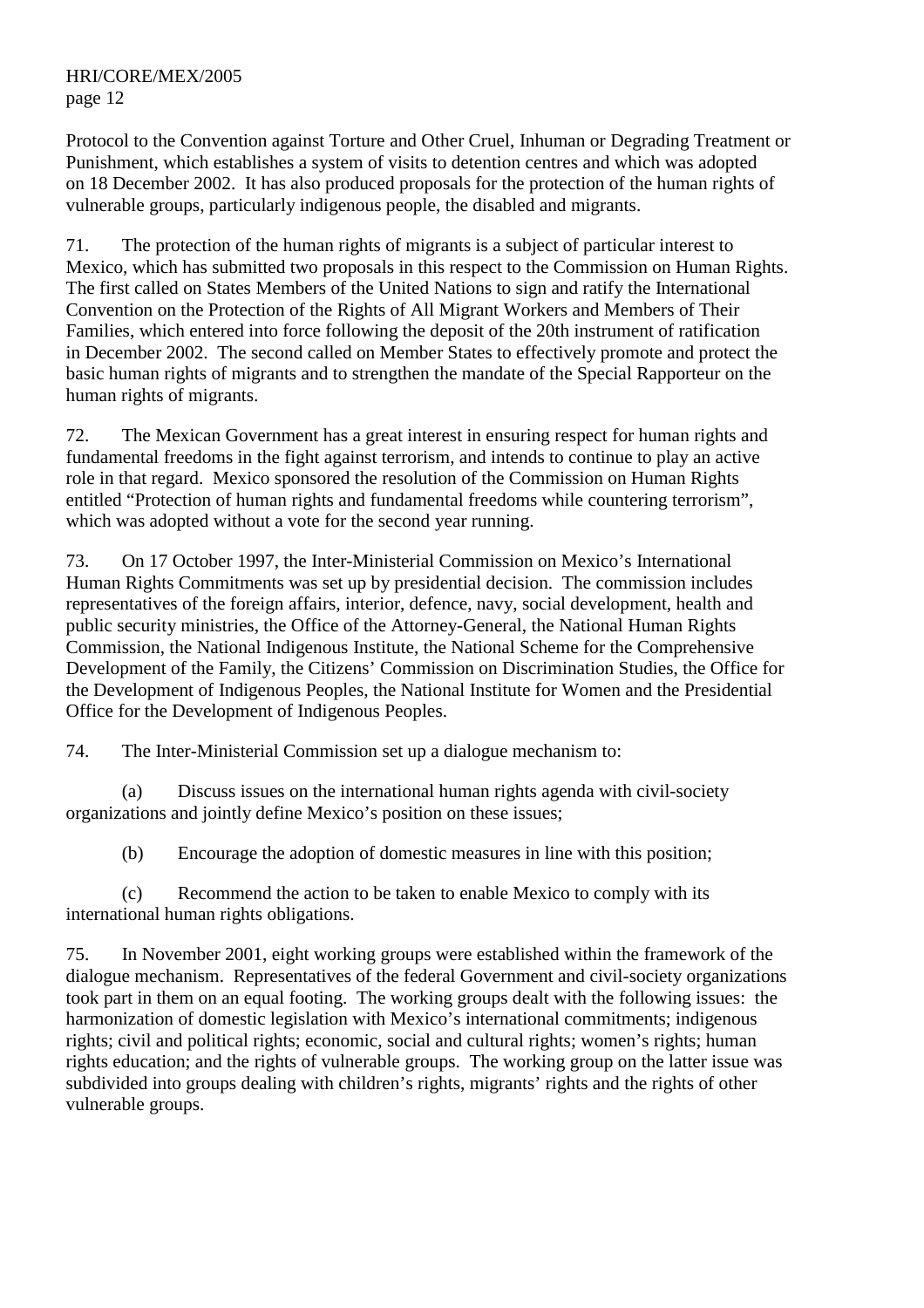76. Given the need to ensure that the Government's foreign policy in the field of human rights is properly reflected inside Mexico, the Government decided to establish a new inter-ministerial commission to replace the one set up in 1997. The Inter-Ministerial Commission on Government Policy on Human Rights was established by a presidential decree published on 11 March 2003.

77. In order to formulate a comprehensive national policy on human rights for the federal Government, the new Inter-Ministerial Commission sought the participation of more federal government offices whose work is closely related to human rights.

78. The Inter-Ministerial Commission is chaired by the representative of the Ministry of the Interior, and the vice-chair is the representative of the Ministry of Foreign Affairs. It also includes representatives of the ministries of defence, the navy, public security, education, social development, finance and public credit, health, and the environment and natural resources, as well as the Office of the Attorney-General.

79. The Inter-Ministerial Commission is responsible for coordinating the work of the various federal government offices and bodies, to ensure that government action is consistent at both the national and the international levels.

80. The Inter-Ministerial Commission has institutionalized the process of participation by civil society in the formulation of government policy on human rights. It ensures that civil-society organizations are fully represented at all its meetings as permanent observers. The civil-society organizations concerned designate their own representatives to the Commission, in reasonable numbers, so that an effective dialogue and exchange of ideas can take place. The dialogue mechanism, in the form of subcommissions, is part of the new Inter-Ministerial Commission, and operates in accordance with the existing arrangements.

81. The meetings of the Inter-Ministerial Commission are also attended by permanent observers from the National Human Rights Commission, the Mexican Social Security Institute, the Security and Social Services Institute for State Employees, the National Institute for Women and the National Commission for the Development of Indigenous Peoples, all of whom can speak but not vote at meetings.

## **B. Remedies available to an individual who claims that any of his or her rights have been violated, and systems of compensation and rehabilitation**

82. The first part of the Constitution sets out the individual guarantees that the State has an obligation to protect and enforce. The same obligation is set out in the laws regulating articles 1 to 29 of the Constitution and in each State's Constitution.

83. Any individual who alleges that their rights have been violated can appeal to a court for the appropriate remedy: in criminal cases, the appropriate remedies are reconsideration, appeal, complaint for refusal of leave to appeal and *amparo*; and, in civil cases, reconsideration, appeal, special appeal, complaint, judicial liability and *amparo*.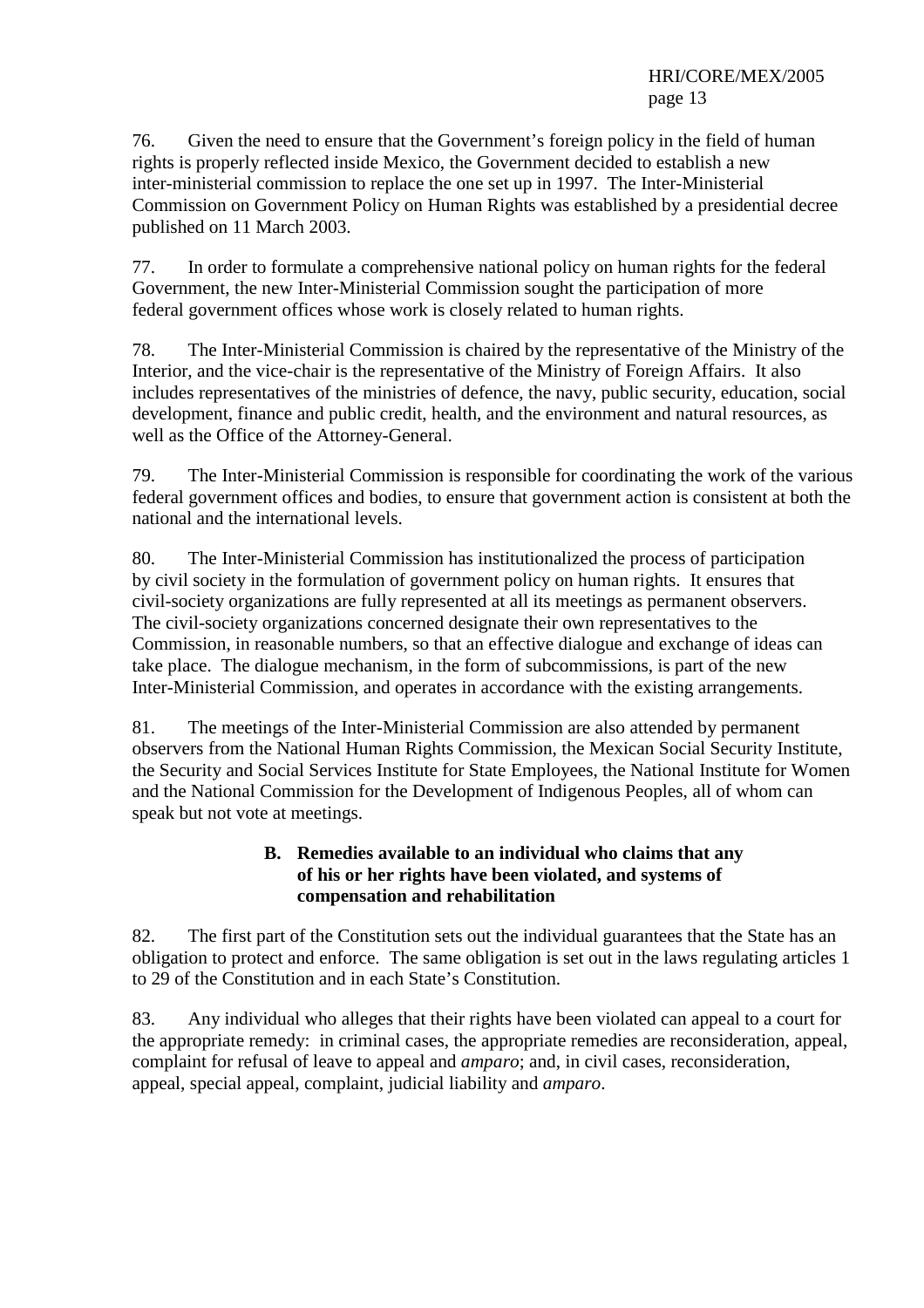84. Anyone who wishes to file a complaint for alleged violations of their human rights by a government official can turn to the National Human Rights Commission, which will give them advice on the legal measures available to them and on how to use them or, if all legal remedies have been exhausted, will investigate the case and, where appropriate, issue a recommendation.

85. One of the key elements in the current administration's human rights policy concerns the processing and definitive resolution of cases of human rights violations reported to the relevant international jurisdictional bodies. The following policies have been implemented in this respect:

 (a) Recognition of the obligations arising from the decisions of such bodies in the cases before them;

 (b) Recognition of the Inter-American Court of Human Rights and the Inter-American Commission on Human Rights as legitimate forums for the consideration and resolution of such cases;

 (c) The establishment of ad hoc working groups consisting of representatives of the Ministry of Foreign Affairs, the authorities directly involved and the victims or their representatives;

 (d) Support for the prosecution of those responsible for the violation and for fair compensation for the harm done.

86. On this basis, the Government is dealing with 433 individual cases that have been reported to two of the most important international forums: the Inter-American Commission on Human Rights (129 cases) and the United Nations (304 cases).

## **C. Protection of the rights referred to in the various human rights instruments**

87. As has been mentioned previously, human rights are protected by articles 1 to 29 of the Constitution, from which derogation is only possible in the event of invasion, serious disturbance of public order or any other serious incident that endangers society. Only the President may, with the agreement of the ministers of State and the Attorney-General of the Republic and with the approval of Congress, suspend, either throughout the country or in a particular place, any guarantees that are an obstacle to dealing with the situation. However, he may do so only for a limited time and by means of general measures, so that the suspension does not affect a particular individual. It should be pointed out that no such guarantees have ever actually been suspended.

88. A substantial improvement in the human rights situation is a prerequisite for the full democratic transformation in Mexico; for this reason, it is given the highest priority by the Government.

89. In view of this, priority has been given to making greater respect for human rights an essential component of State reform. Details of progress in this respect are given below.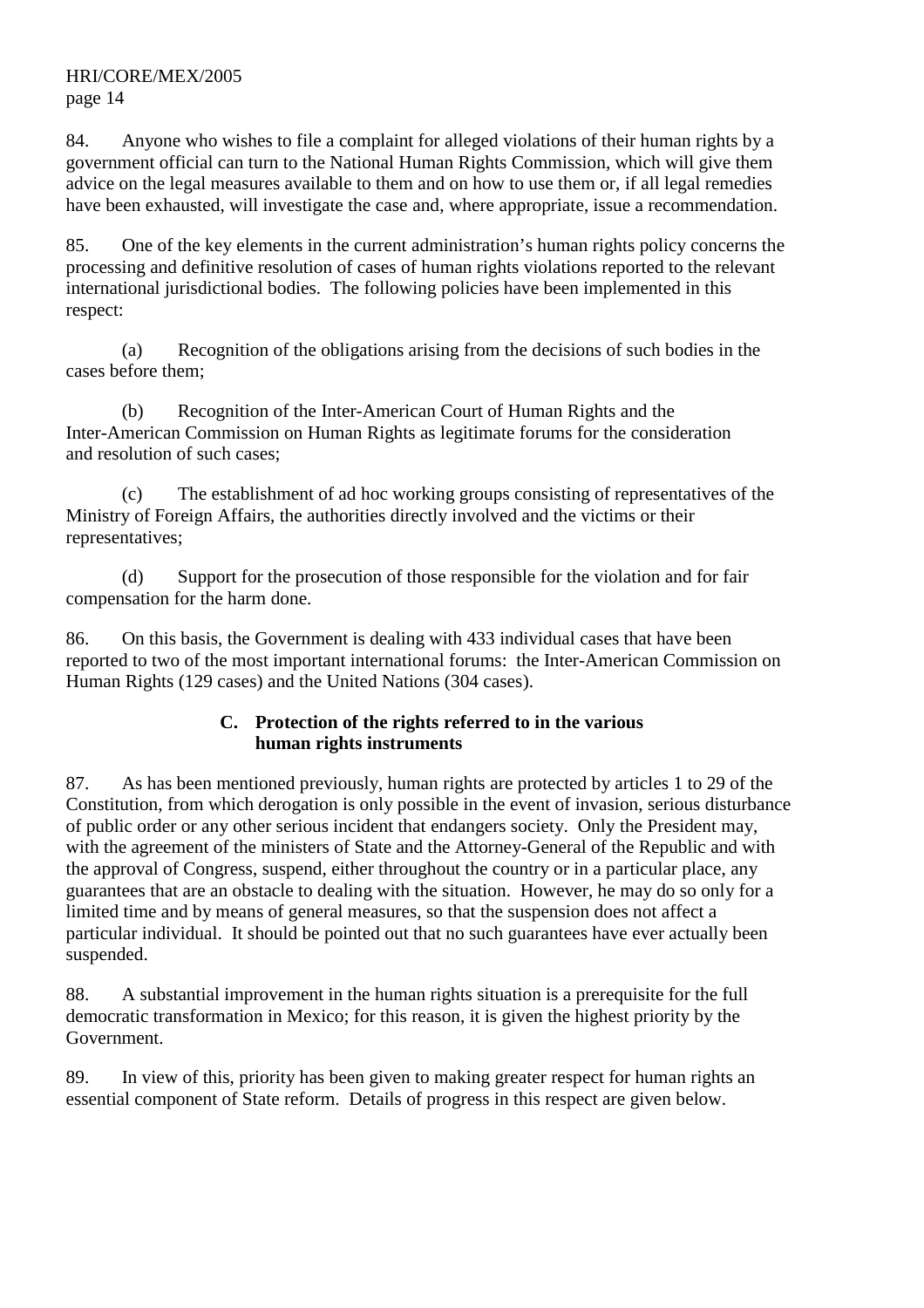90. The State Reform Commission defined 21 subjects as priorities for discussion, in five main areas: (a) the regulatory framework for human rights; (b) the defence of human rights; (c) civil and political rights; (d) economic and social rights; and (e) cultural, environmental, migrants', women's and children's rights.

 (a) Regulatory framework for human rights. The subjects identified include: the enforcement of every fundamental right by enabling legislation of constitutional rank; the precedence of international human rights treaties over domestic law; and the restructuring of the human rights chapter of the Constitution.

 (b) Defence of human rights. Among the decisions highlighted were those to find ways to give general effect to *amparo* decisions in which the court finds against a general rule; to give greater weight to the recommendations of human rights bodies by means of mechanisms that involve the legislature; to adopt the principle of the peaceful settlement of disputes to deal with any outbreaks of social unrest; to prepare a new federal criminal code and corresponding procedural rules; and to undertake a root-and-branch overhaul of the justice system.

 (c) Civil and political rights. The main agreements reached were to: make a clear distinction between freedom of expression and the right to information, including by setting them out in different articles of the Constitution, so that the regulations on freedom of expression and the content and scope of the right to information can be adapted accordingly; establish the principle of non-discrimination in the Constitution and review the whole legislative framework with a view to eliminating all forms of segregation; formulate affirmative action in support of gender equity; delete the constitutional provision regarding the discretionary expulsion of foreigners and guarantee the right to a hearing and due process; and place religious freedom in the context of the other freedoms on which it is based or that are related to it, such as freedom of conscience, thought, expression and association.

(d) Economic and social rights. Attention was drawn to the urgent need to give effect to and enforce these rights by constitutionally regulating the State's minimum obligations in the fields of education, health care, housing, food and work.

(e) Environmental, cultural and migrants' rights. The main agreements were to: incorporate in the Mexican legal system the concept of environmental sustainability as the basis for the continued existence of human beings; ensure that the various social groups have the freedom to enjoy and practise their cultural values and traditions on an equal footing, provided that they do not interfere with the basic functions of the State; and put into practice the provisions of bilateral and multilateral agreements guaranteeing freedom of transit across borders.

91. The Federal Act on Transparency and Access to Public Government Information, enacted by decree on 11 June 2002, is designed to guarantee that everyone has access to the information held by State bodies. The Act sets out objective criteria for classifying information, so that only information considered confidential is withheld from the public.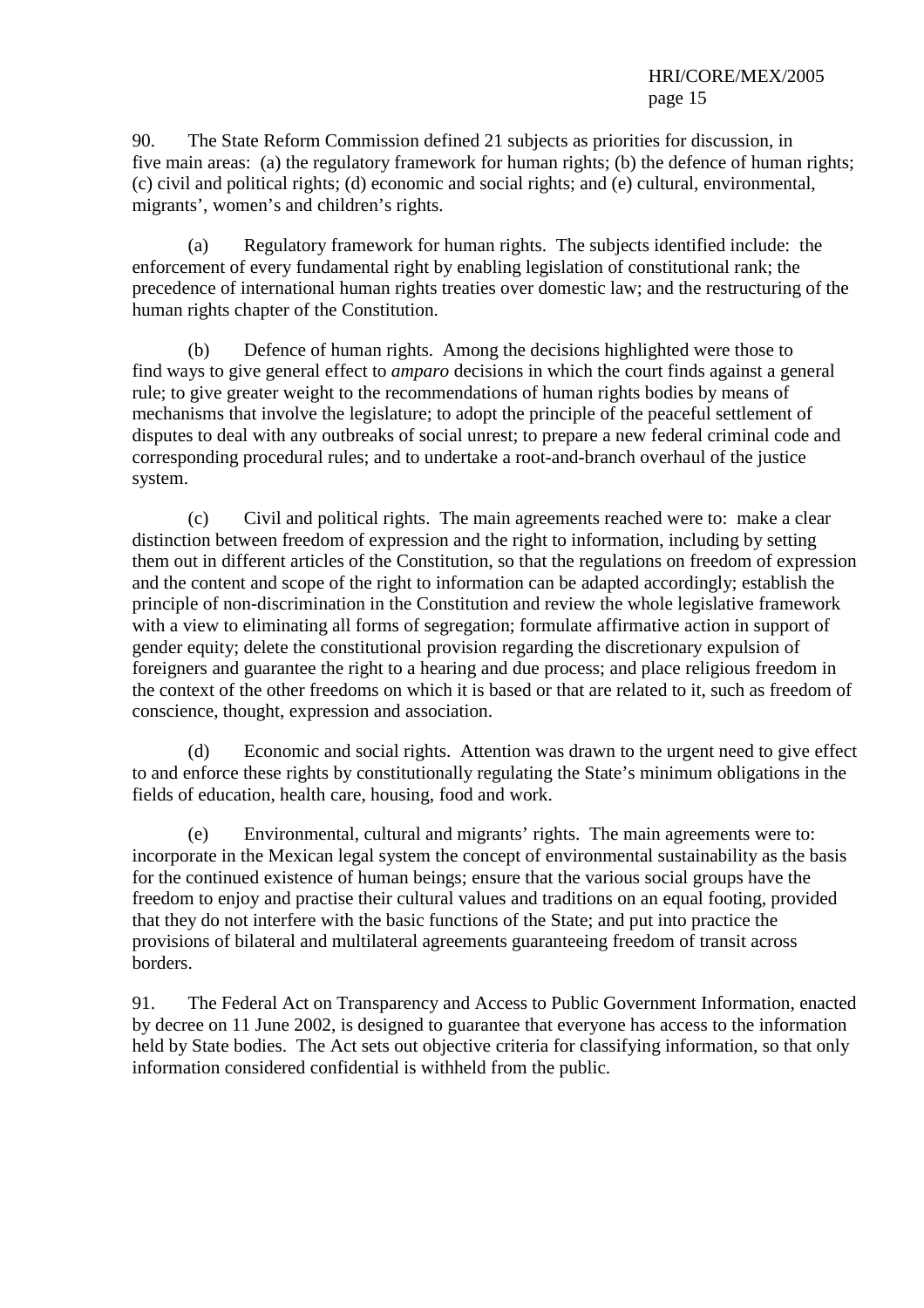92. In March 2004, the federal executive submitted a proposal for reforms in the area of public security and criminal justice. The proposal was based on input from civil-society organizations, academics and the National Human Rights Commission and on the recommendations of the Office of the United Nations High Commissioner for Human Rights. The three pillars of the reform are the reorganization of public security institutions, reform of criminal procedure and the professionalization of the criminal defence system.

93. The proposal also aims to replace the current procedural system with a system of quick, fair, oral, transparent and public hearings.

94. In addition, on 26 April 2004, the President submitted to Congress a proposal to amend the Constitution in the area of human rights. It is proposed to amend articles 1, 3, 14, 15, 22, 33, 73, 89, 102, 103 and 105 of the Constitution.

95. The purpose of the proposal is to recognize human rights in the Constitution; include a gender perspective in State education; eliminate the death penalty; protect the human rights set out in treaties to which Mexico is a party, including by means of *amparo* proceedings; guarantee due process for foreigners facing expulsion or deportation; facilitate declarations of competence in cases of human rights violations; make the protection of human rights a principle of foreign policy; grant autonomy to the State human rights commissions; and give the National Human Rights Commission and its State counterparts the power to seek judicial review of laws that they consider to be an infringement on human rights.

96. During the present Government's term of office, the country has been visited by the representatives of 15 international mechanisms.<sup>4</sup> A number of their reports and recommendations are being used in the formulation of a comprehensive human rights policy that meets international standards.

97. In view of the usefulness and importance of the recommendations made by the various international mechanisms by which Mexico has agreed to be scrutinized, and in order to publicize them, at the end of 2003 the Ministry of Foreign Affairs published a compilation of the 388 recommendations they had made.

98. On 2 December 2000, President Fox signed a technical cooperation agreement with the United Nations High Commissioner for Human Rights, Ms. Mary Robinson. The first phase of the technical cooperation programme was implemented between February and August 2001. It consisted of holding seminars on how to combat torture, particularly by making use of two model protocols on the medical diagnosis of torture and the forensic identification of torture, which are based on international standards.

99. In October 2001, Mexico signed a framework agreement on the second phase of the technical cooperation programme, which got under way with the establishment of an office of the High Commissioner in Mexico to support the structural reforms needed to guarantee respect for human rights in the country. One of the outcomes of this phase was the national human rights survey, which was presented to President Fox on 8 December 2003.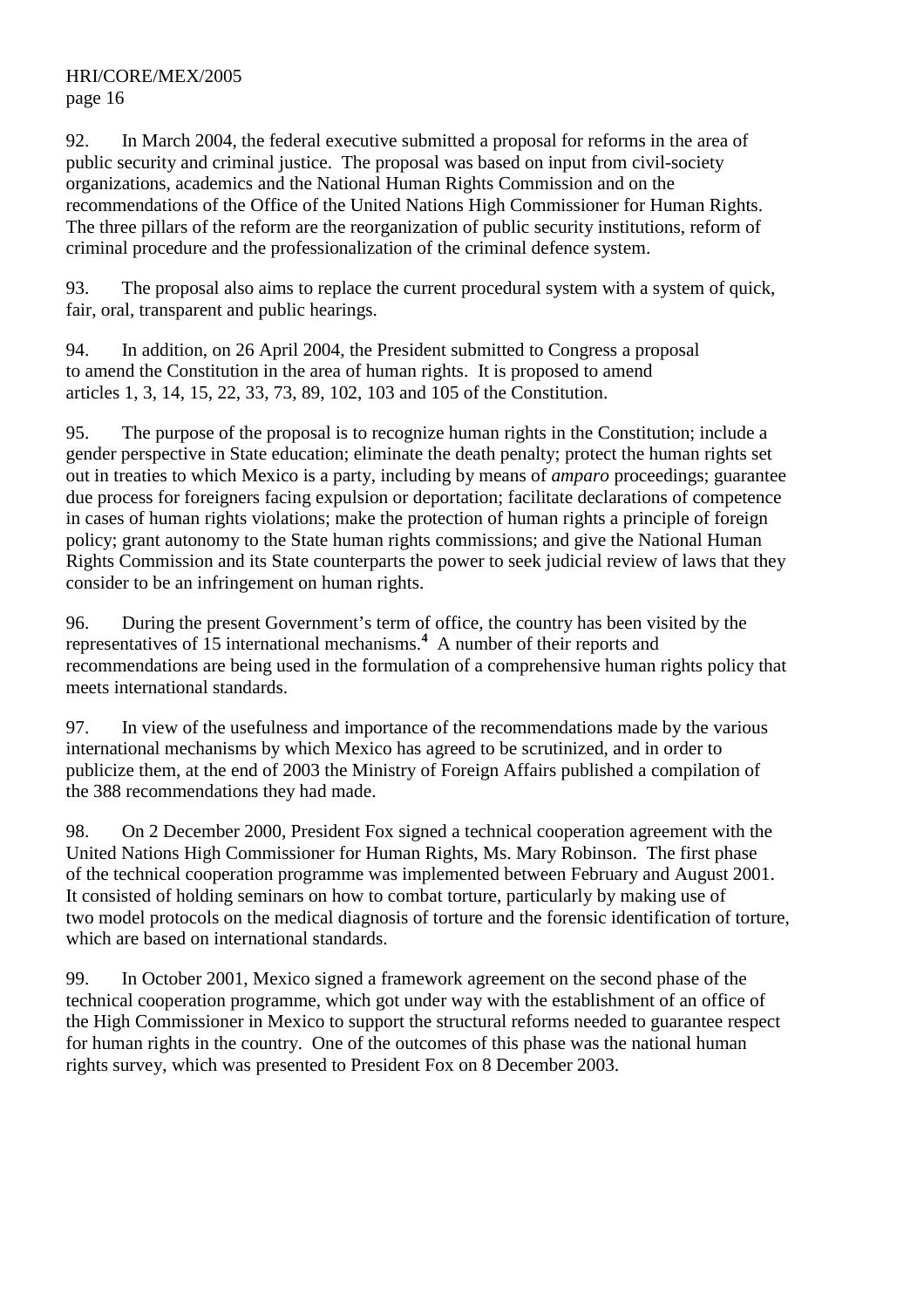100. The results of the survey, which was produced by four Mexican experts selected by the High Commissioner's office, and the recommendations of the international human rights mechanisms were used as input to the National Human Rights Programme.

## **D. Way in which human rights instruments are made part of the national legal system**

101. Article 133 of the Constitution states that all treaties which are in keeping with the Constitution and which have been or may be concluded by the President of the Republic with the approval of Congress are the supreme law of the Union. Accordingly, the Inter-Ministerial Commission's working group on the harmonization of legislation considered a proposal to amend article 133 by giving constitutional status to the rights recognized in international treaties containing provisions for the protection of persons.

102. In the Mexican legal system, international treaties are hierarchically above federal legislation according to the most recent ruling of the Supreme Court in its opinion No. 192.867, under the heading "International treaties are hierarchically superior to federal laws and secondary to the federal Constitution". This means that, where there is a conflict with federal legislation, treaty provisions take precedence as a result of the application of the hierarchical principle to the resolution of conflicts between rules; it also means that, where there are gaps in federal legislation, the rules contained in treaties serve as guidelines or principles that can be used to complete the legislation.

103. It should be pointed out that one of the first actions taken by the present administration was to review Mexico's situation as regards accession to international human rights instruments, both universal and regional, and to submit a proposal in that respect.

104. In December 2001, after wide-ranging discussions, Congress adopted several important instruments, including the Inter-American Convention on the Forced Disappearance of Persons, and recognized the competence of treaty bodies to receive communications from individuals.

105. As part of this whole process, the following conventions have entered into force pursuant to the deposit of the relevant instruments: the Convention on the Non-Applicability of Statutory Limitations to War Crimes and Crimes against Humanity, the Inter-American Convention on the Forced Disappearance of Persons, the Optional Protocol to the International Covenant on Civil and Political Rights, the Optional Protocol to the Convention on the Elimination of All Forms of Discrimination against Women, the Optional Protocol to the Convention on the Rights of the Child on the involvement of children in armed conflict, the Optional Protocol to the Convention on the Rights of the Child on the sale of children, child prostitution and child pornography, and the optional protocol to the Vienna Convention on Consular Relations concerning the compulsory settlement of disputes.

106. Mexico also accepted the amendments to article 17, paragraph 7, and article 18, paragraph 5, of the Convention against Torture and Other Cruel, Inhuman or Degrading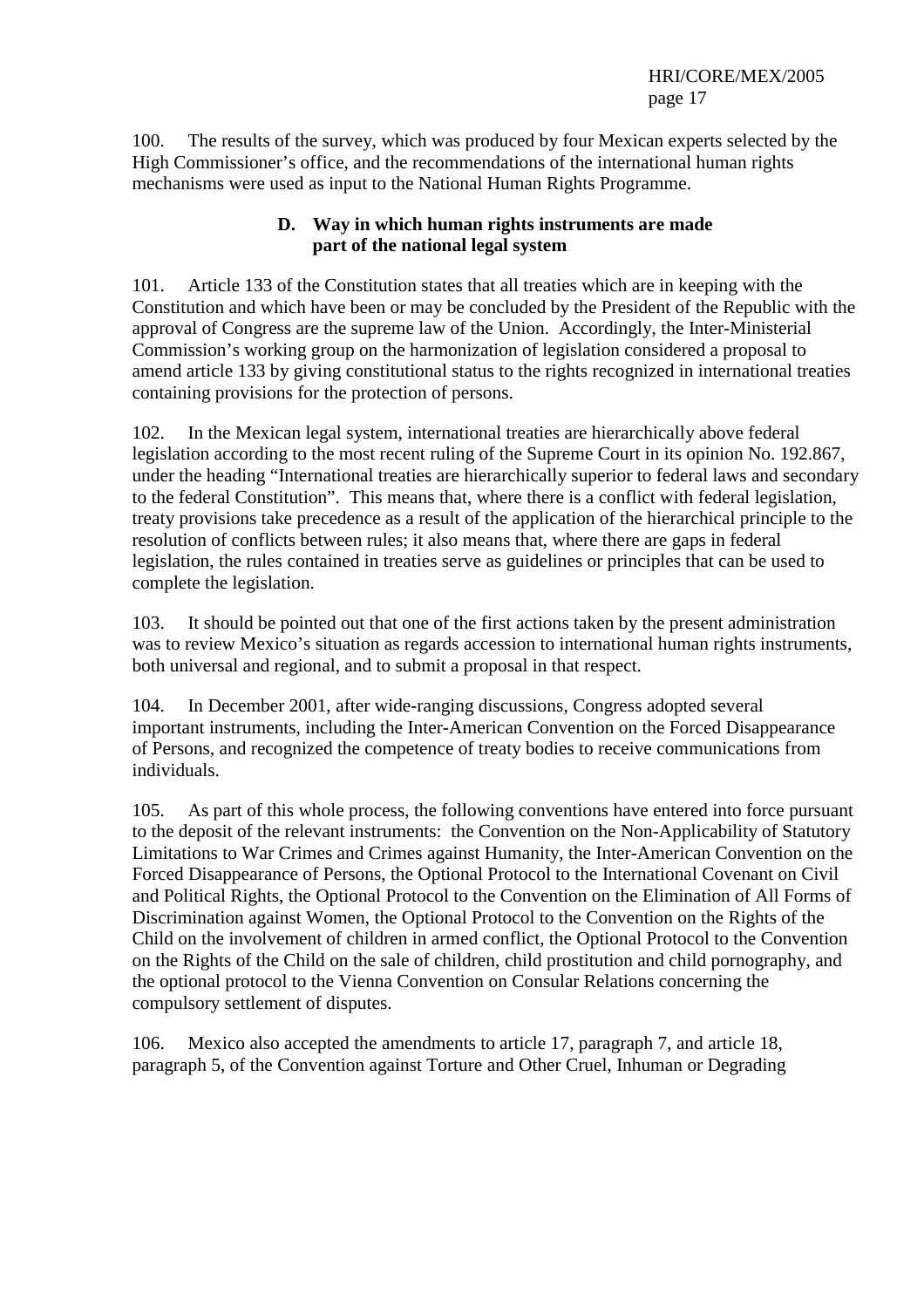Treatment or Punishment; partially withdrew its interpretative declaration and reservation to article 12, paragraph 3, and article 23, paragraph 2, of the American Convention on Human Rights, with regard to the exercise of the right to vote by ministers of religion and public acts of religious worship; and partially withdrew its reservation to article 25 (b) of the International Covenant on Civil and Political Rights, with regard to the exercise of the right to vote by ministers of religion.

107. Mexico also recognized the competence of the Committee against Torture and the Committee on the Elimination of Racial Discrimination to receive communications from individuals and States and has signed an agreement with the International Committee of the Red Cross (ICRC) on the establishment of an ICRC regional office in Mexico.

108. As far as the Rome Statute of the International Criminal Court is concerned, the executive has submitted to the Senate a proposal to amend article 21 of the Constitution so as to recognize the jurisdiction of international courts established under treaties to which Mexico is a party, as defined in the courts' terms of reference and in accordance with their procedures, and to comply with their decisions and judgements. This amendment would be a decisive step forward in the incorporation and application of the rules of international law in domestic law, especially those related to human rights.

#### **E. Can the provisions of the human rights instruments be invoked before, or directly enforced by, the courts or administrative authorities, or must they be transformed into internal laws or administrative regulations in order to be enforced by the authorities concerned?**

109. Under current legislation, international human rights instruments become part of domestic law as soon as they have been ratified by the Senate, and can thus be invoked before the courts. Under the Constitution, the courts of each State must conform to the federal Constitution and laws and to treaties, notwithstanding any provisions to the contrary in State Constitutions or laws.

## **F. Institutions or national machinery with responsibility for overseeing the implementation of human rights**

110. The national bodies responsible for the protection and dissemination of human rights are the National Human Rights Commission and its State counterparts.

111. The establishment of the National Human Rights Commission in 1990 and the 1995 reforms to strengthen and increase the independence of the judiciary, as well as other measures, illustrate Mexico's willingness to bolster the promotion and protection of human rights.

112. Article 102 B of the Constitution, as amended on 13 September 1999, establishes the National Human Rights Commission as an independent body with its own budget, legal personality and assets. Its basic objective is to protect, apply, promote, study and publicize the human rights provided for in the Mexican legal system.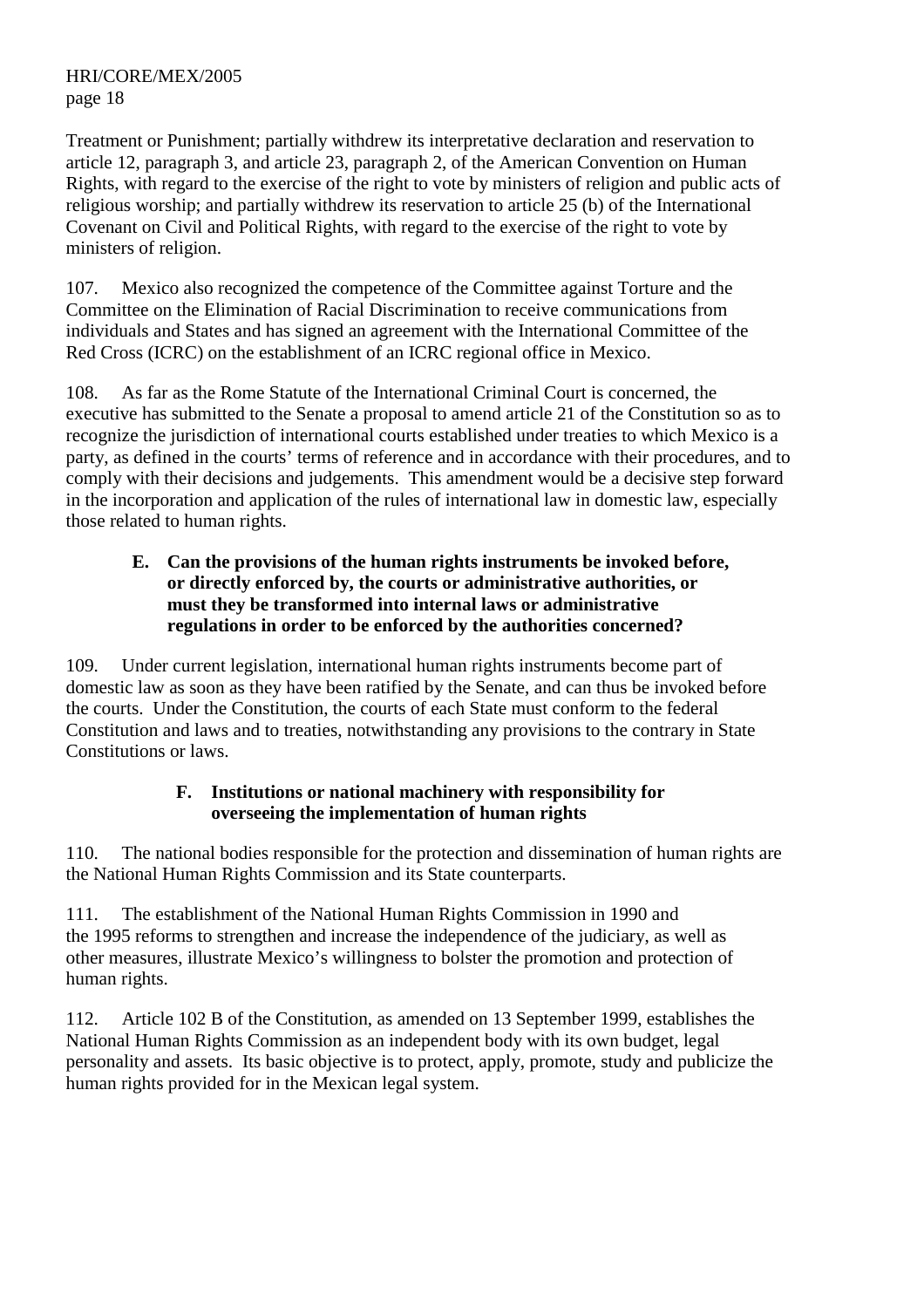113. Pursuant to this amendment, the head of the Commission is appointed by the legislature the Senate, to be specific - thereby guaranteeing that the person appointed is completely independent of the executive.

114. The Commission's specific objectives are to strengthen a culture of respect for human rights; reinforce institutional mechanisms for the protection of human rights; continue its efforts to eradicate impunity in cases of proven human rights violations; design mechanisms to identify, on a regular and systematic basis, the progress made and obstacles encountered in implementing human rights policies; publicize mechanisms for the promotion and protection of human rights more widely; help ensure compliance with the country's international human rights commitments; increase the autonomy of the non-judicial system; and promote cooperation between the public sector and civil society using existing institutional and legal mechanisms to strengthen the protection of human rights.

## **IV. INFORMATION AND PUBLICITY**

115. A meeting was held between 25 and 28 February 2003 at the Ministry of Foreign Affairs on the subject of higher education in human rights in Latin America and the Caribbean. The aim was to continue exploring the subject and to analyse it in greater depth.

116. A meeting was held in February/March 2002 between representatives of the Mexican foreign ministry and a group of experts from the European Commission, to negotiate a joint cooperation project in the field of human rights.

117. The overall aim of the project proposed by Mexico is to identify the specific actions and policies needed to incorporate international human rights rules and standards into Mexican law, within the framework of the discussions going on within the Inter-Ministerial Commission on Government Policy on Human Rights. As a result, four specific objectives have been set out:

 (a) Ensure that the authorities and civil-society organizations have an understanding of international and regional human rights protection and Mexico's international obligations in this area;

 (b) Establish a forum for, and encourage a culture of, dialogue between government and civil society, so that public policies based on international human rights rules and standards can be more readily drawn up and implemented;

 (c) Facilitate the exchange of the knowledge and experience needed by the eight subcommissions (formerly known as working groups, within the framework of the dialogue mechanism) of the Inter-Ministerial Commission, consisting of government officials and representatives of civil society, to enable them to produce concrete proposals for public policies by means of seminars and workshops on specific subjects led by European and Latin American experts;

 (d) Prepare a campaign to publicize the experience and knowledge gained from the programme.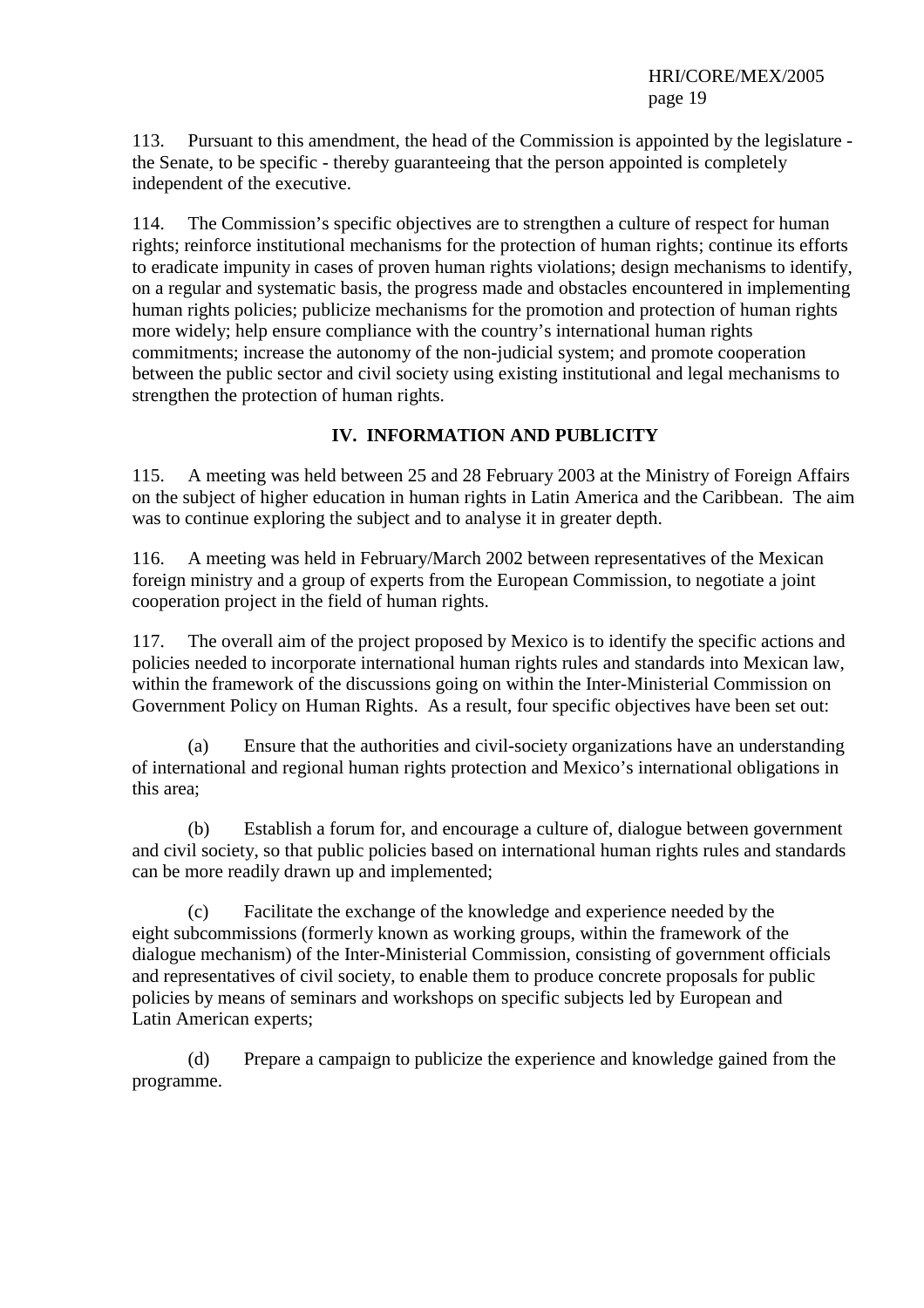118. The proposed activities include holding seminars on the protection of human rights at the international and regional levels, the dialogue between government and civil society and the issues addressed by the various subcommissions, as well as preparing a campaign to publicize the experience and knowledge gained from the programme.

119. It was also planned to produce a survey and assessment of the actual impact of media campaigns on the human rights situation in Mexico and to publish the outcomes of the meetings mentioned above in the course of 2003.

120. The first of these activities - a seminar giving information on the project - was held on 25 February 2004. It was attended by representatives of non-governmental organizations and the federal government offices represented on the thematic subcommissions of the Inter-Ministerial Commission on Government Policy on Human Rights.

121. In December 2001, a regional conference on human rights education was held in Mexico, and resulted in the signing of the Mexico City Declaration on Human Rights Education in Latin America and the Caribbean. The Declaration contains a long list of actions aimed at developing a culture of human rights through formal and informal education. In March 2002, within the same cooperation framework, an agreement was signed on the development of a programme of human rights activities, with special attention to economic, social and cultural rights. Mexican academic institutions that offer human rights courses were invited to contribute to the implementation of the agreement, and for this purpose a parallel cooperation agreement valid for two years was signed by the Ministry of Foreign Affairs, the National Autonomous University of Mexico, the Ibero-American University and the United Nations Educational, Scientific and Cultural Organization (UNESCO), to organize seminars and other academic activities that would encourage debate and the promotion of human rights.

122. The first seminar was held on 4-5 July 2002, on the subject of "Obstacles to the exercise of economic, social and cultural rights in Latin America".**<sup>5</sup>** The second was held on 7-8 October 2002, on the subject of "Human rights and migratory flows in Mexico and Central America", and was well attended by academics and representatives of government and civil society, as well as by speakers from Mexico and Central America.**<sup>6</sup>**

123. Lastly, in May 2003, a third international seminar was held at the Mexican foreign ministry on the subject of "Higher education in human rights in Latin America and the Caribbean". The purpose of this seminar was: (a) to contribute to a survey of the current state of higher education and research into human rights in the region; (b) to encourage universities to include human rights issues in all their courses; and (c) to help establish a Latin American network for cooperation in human rights education and research among Latin American specialists and academics, with the support of the Inter-American Commission on Human Rights.<sup>7</sup> The outcomes of the three seminars were published on 20 January 2004.

124. Pursuant to Commission on Human Rights resolution 2003/22 on women's equal ownership, access to and control over land and the equal rights to own property and to adequate housing, a regional meeting on the right of women to adequate housing was held on 4 and 5 December 2003 in Mexico City. The meeting was organized by the United Nations Special Rapporteur on adequate housing, Mr. Miloon Kothari.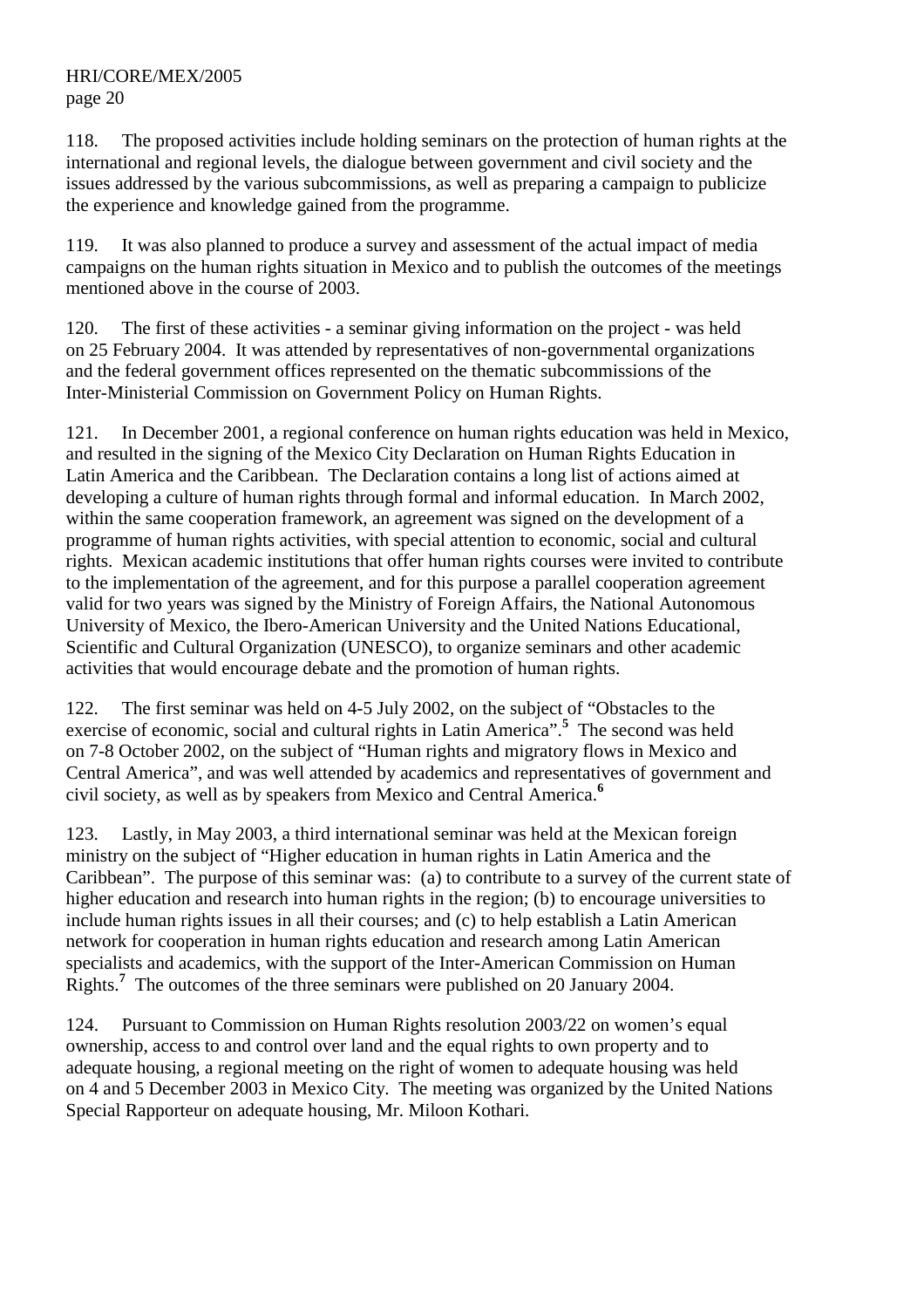125. A regional seminar on internally displaced persons in the Americas was held at the Ministry of Foreign Affairs from 18 to 20 February 2004. The seminar was co-sponsored by the office of the Representative of the Secretary-General on internally displaced persons, and sought to identify policies and practices for addressing the current needs of displaced persons in the region.

126. The National Human Rights Commission and its State counterparts publicize the issues related to the nature, promotion and protection of human rights in the mass media. They also organize training courses, film seasons and plastic arts exhibitions, produce radio and television programmes featuring members of the Commission and its board - who also give lectures and speak on human rights at round tables and other events - and produce training videos. The Commission has also produced publications, including in indigenous languages, to promote respect for human rights; they deal notably with complaints, indigenous issues, the country's prison system, the protection of children and migrant workers.

#### **Note**

127. Since this document was prepared, progress has been made in a number of areas, the most important of which are mentioned below.

128. On 23 June 2005, the Chamber of Deputies, meeting in plenary, adopted a constitutional amendment that expressly prohibits the death penalty in Mexico. The amendment, to articles 14 and 22 of the Constitution, was adopted with 412 votes in favour and 2 abstentions. As the proposal had already been approved by the Senate, it was then sent, as required by law, to the State legislatures. It needs to be approved by 16 of the 31 State congresses to enter into force.

129. The amendment removes from the Constitution the reference to the imposition of the death penalty for the crimes of treason during war with a foreign country, parricide, homicide with malice aforethought or premeditation or for gain, arson, kidnapping, highway robbery and piracy and for serious military offences. This legislative measure rules out any possibility of applying the death penalty in Mexico.

130. On 29 June 2005, the *Diario Oficial de la Federación* published a decree amending a number of provisions of the Code of Military Justice so as to abolish the death penalty. It should be pointed out that, even when the Code of Military Justice provided for the death penalty for certain serious offences, the death penalty had not been executed since 9 August 1961.

131. On 11 April 2005, Mexico deposited the instrument of ratification of the Optional Protocol to the Convention against Torture and Other Cruel, Inhuman or Degrading Treatment or Punishment.

132. On 28 October 2005, Mexico deposited the instrument of ratification of the Rome Statute of the International Criminal Court. Mexico had signed the Statute in September 2000, and the Senate had adopted it on 21 June 2005. Its adoption required an amendment to be made to the Constitution; this was done on 20 June 2005. Now that the instrument of ratification has been deposited, Mexico is formally bound by the Rome Statute, which will enter into force in national territory on 1 January 2006, and becomes the 100th State to have ratified it.